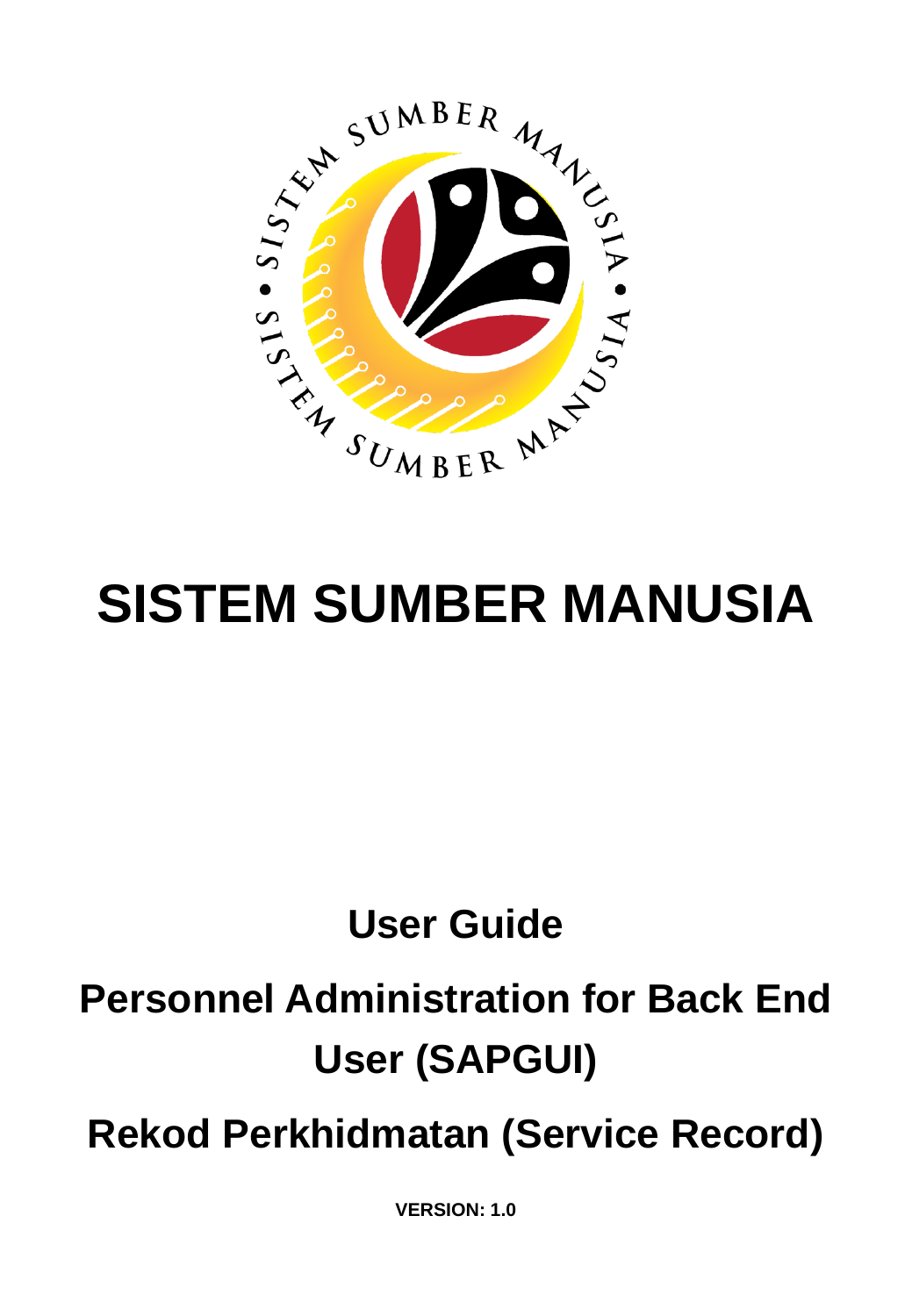

#### <span id="page-1-0"></span>**INTRODUCTION**

This user guide acts as a reference for **Sistem Sumber Manusia (SSM) Back-End User** to manage **Personnel Administration.** All Individual names used in this user guide have been created for guidance on using SSM.

Where possible; user guide developers have attempted to avoid using actual Companies and Individuals; any similarities are coincidental.

Changes and updates to the system may lead to updates to the user guide from time to time.

Should you have any questions or require additional assistance with the user guide materials, please contact the **SSM Help Desk.**

#### **GLOSSARY**

The following acronyms are used frequently:

| <b>Term</b>    | <b>Meaning</b>                        |  |
|----------------|---------------------------------------|--|
| <b>SSM</b>     | Sistem Sumber Manusia                 |  |
| <b>SAP GUI</b> | SAP Graphical User Interface/Back End |  |
| <b>FIORI</b>   | <b>Front End/Web Portal</b>           |  |
| <b>ESS</b>     | <b>Employee Self Service</b>          |  |
| <b>MSS</b>     | <b>Manager Self Service</b>           |  |

#### **FURTHER ASSISTANCE**

Should you have any questions or require additional assistance with the user guide materials, please contact **SSM Help Desk** at **+673 238 2227** or e-mail at **ssm.helpdesk@dynamiktechnologies.com.bn**.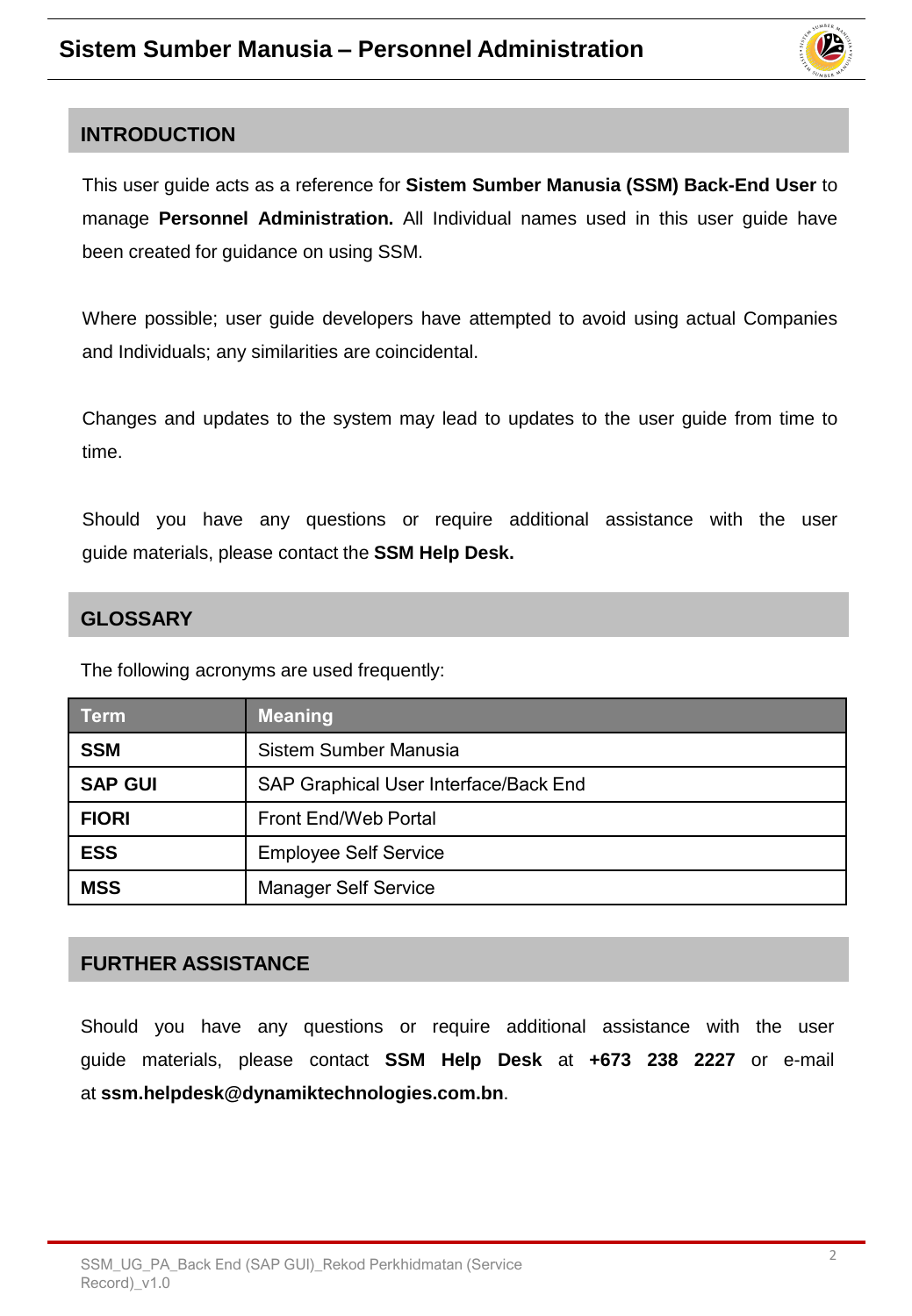## 0

## **Table of Content**

| <b>Topics</b>                    | Page |
|----------------------------------|------|
| Introduction                     |      |
| Generate Service Record in ZFR02 |      |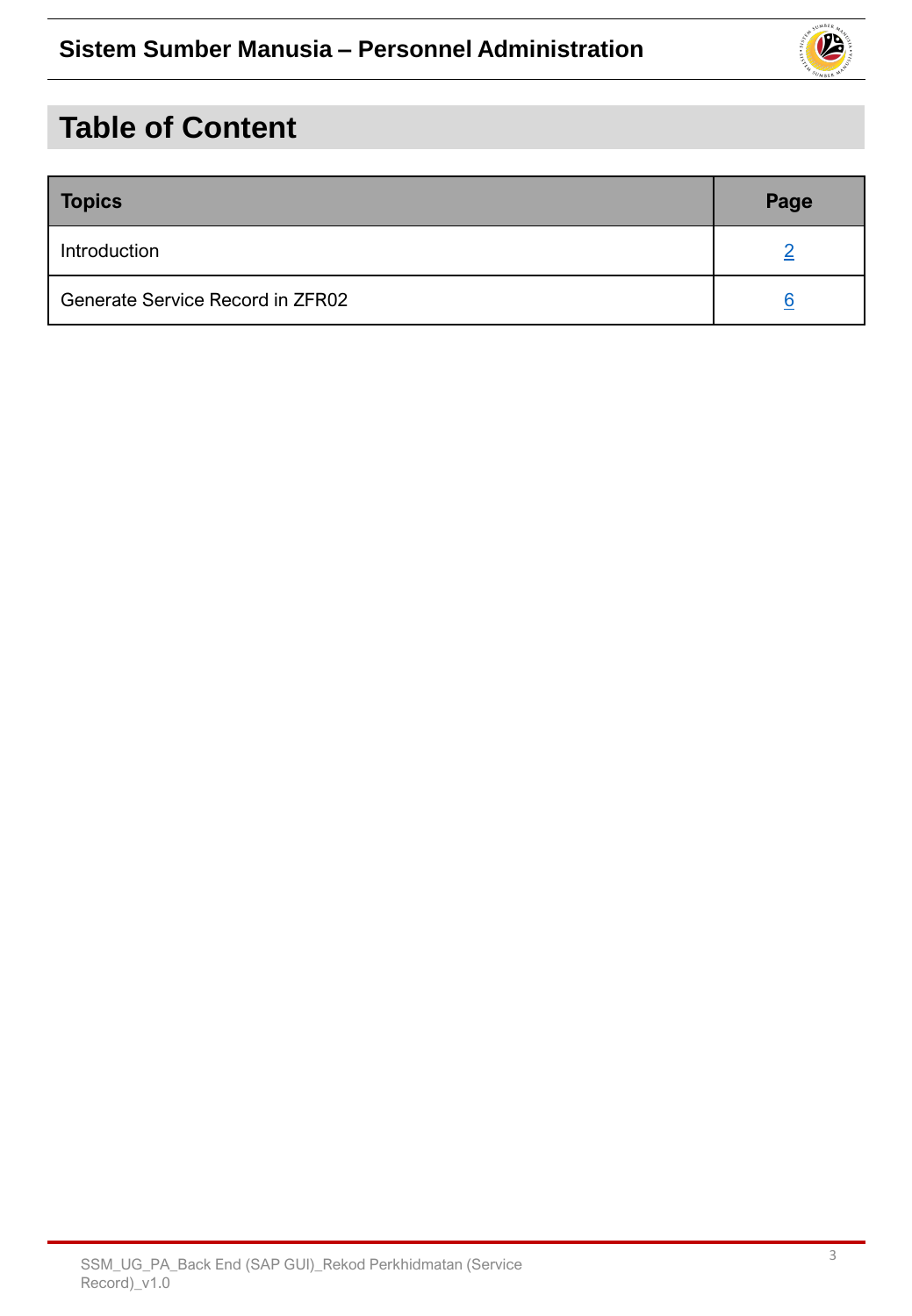

| <b>SAP GUI (Back-End)</b>                                                  | <b>Back End User</b>                                   |      |
|----------------------------------------------------------------------------|--------------------------------------------------------|------|
| Log on                                                                     | Department HR Administrator and HR Administrator (JPA) |      |
|                                                                            |                                                        |      |
| $\equiv$                                                                   |                                                        |      |
| <b>SAP</b>                                                                 | SAP                                                    |      |
| $\vee$ New password More $\vee$                                            | <b>NOTE</b>                                            | Exit |
| Information<br>Client: 220                                                 |                                                        |      |
| * User: 00000139                                                           | II Welcome to SAP S/4 HANA 1909 - SSM Quality System   |      |
| *Password:   ****************<br>Client 200 : UAT                          |                                                        |      |
| Client 210 : Data Migration<br>Logon Language: EN<br>Client 220 : Training |                                                        |      |
| Client 230 : Department Training                                           |                                                        |      |
|                                                                            |                                                        |      |
|                                                                            |                                                        |      |
|                                                                            |                                                        |      |
|                                                                            |                                                        |      |
|                                                                            |                                                        |      |
|                                                                            |                                                        |      |
|                                                                            |                                                        |      |
|                                                                            |                                                        |      |
|                                                                            |                                                        |      |
|                                                                            |                                                        |      |
|                                                                            |                                                        |      |
|                                                                            |                                                        |      |
|                                                                            |                                                        |      |
|                                                                            |                                                        |      |
|                                                                            |                                                        |      |

- 1. Fill in the **User** and **Password.**
- 2. Press **Enter** on the keyboard.
- 3. The home page will be displayed.

#### *Note:*

• The information tab will show the different clients present in the system serving different purposes. The client number used in this user guide would be 220, which is for training and demonstration purposes pertaining to the navigation of the system.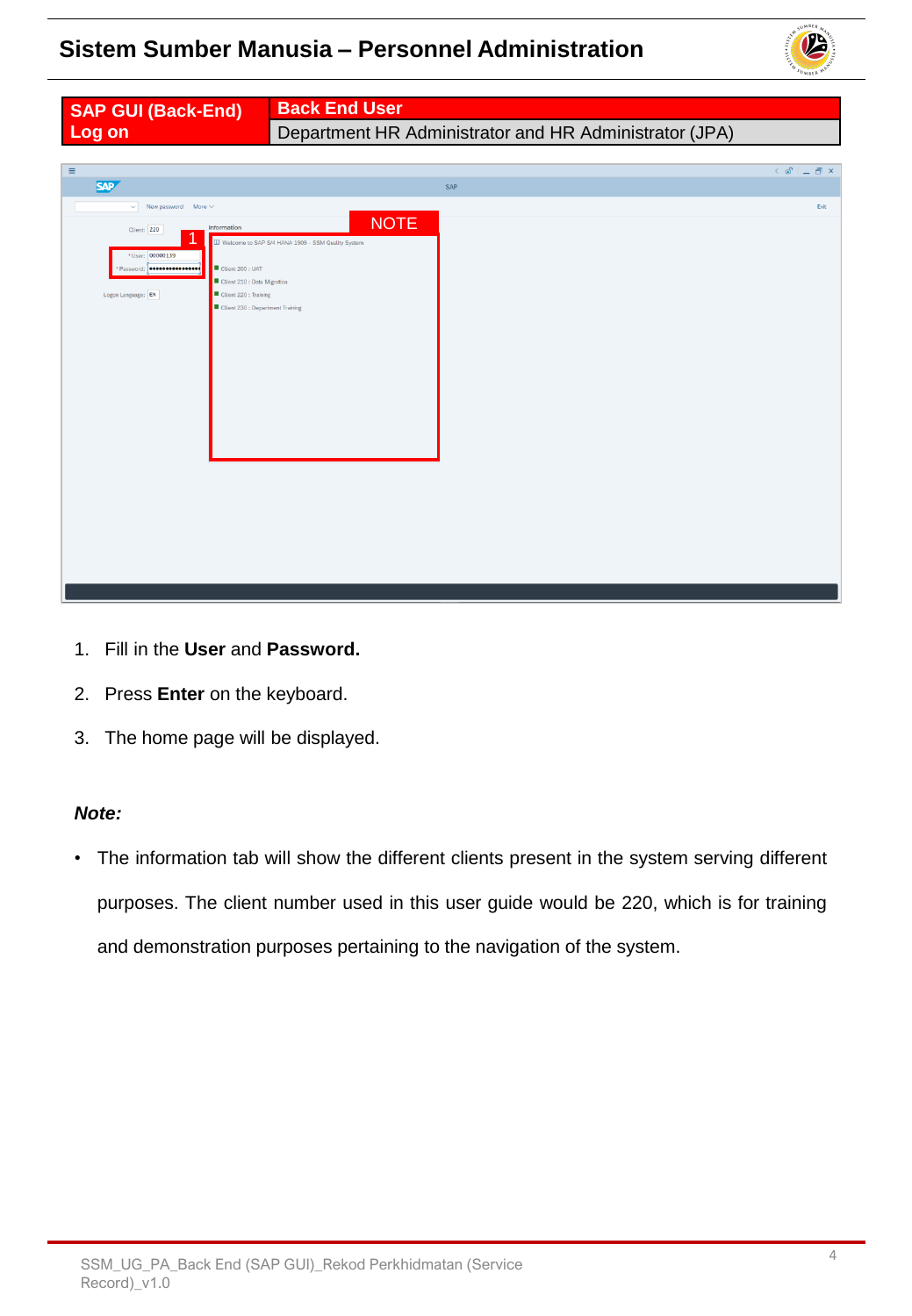

#### *Note:*

- a. The home page will be displayed showing different areas in relation to the organization that could be navigated through.
- b. The home page will also display shortcuts that could assist in the ease of navigation through the system.
- c. A Search tool could be utilised to select a specific module of interest, contained in the system.

 $\mathcal{V}$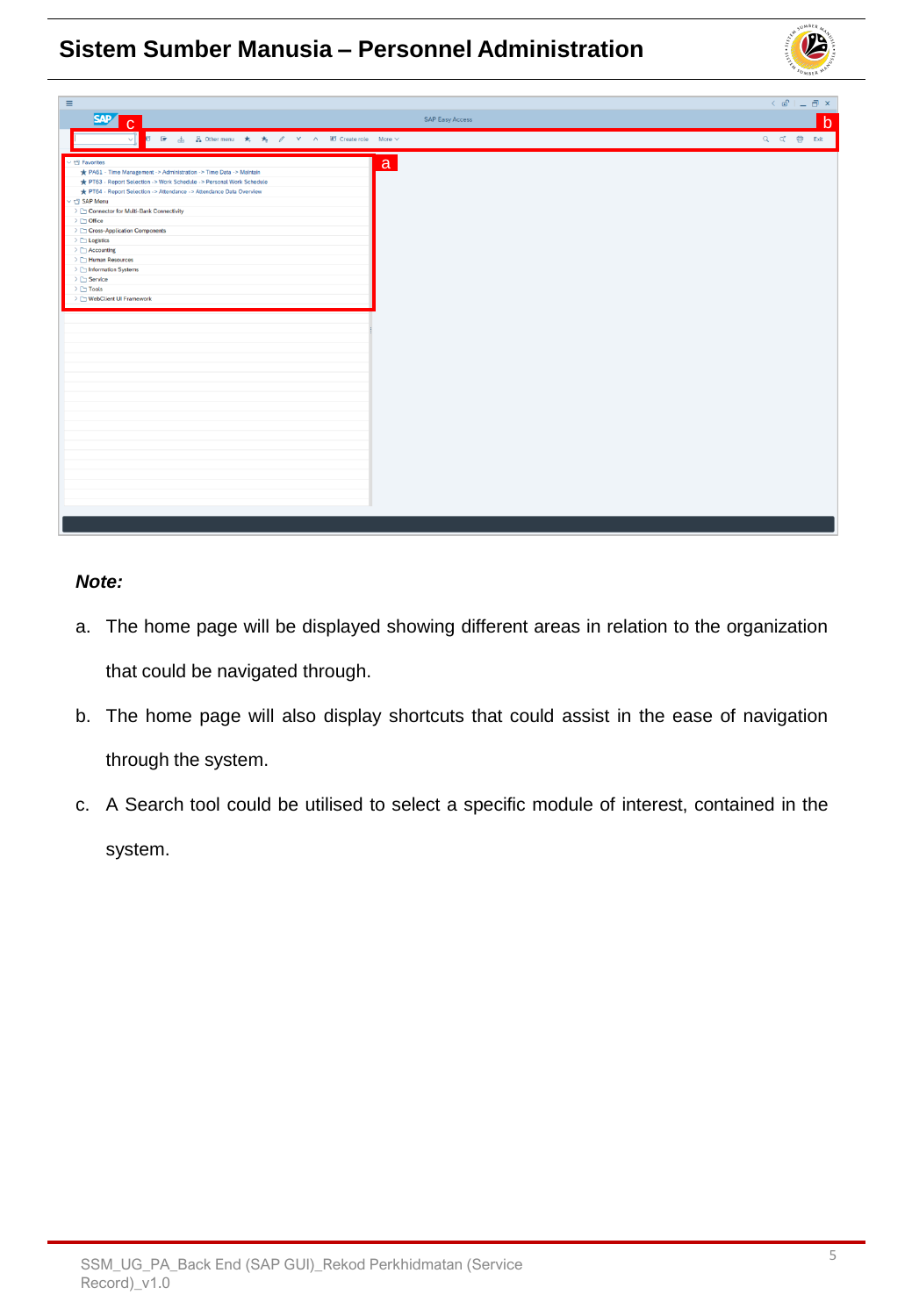

<span id="page-5-0"></span>

| <b>Generate Service</b>                                                                                                                                                                                                                                                                                            | <b>Back End User</b>                                                                                                                                                                                                                                                                                                                                                                                                                                                                        |      |
|--------------------------------------------------------------------------------------------------------------------------------------------------------------------------------------------------------------------------------------------------------------------------------------------------------------------|---------------------------------------------------------------------------------------------------------------------------------------------------------------------------------------------------------------------------------------------------------------------------------------------------------------------------------------------------------------------------------------------------------------------------------------------------------------------------------------------|------|
| <b>Record in ZFR02</b>                                                                                                                                                                                                                                                                                             | Department HR Administrator and HR Administrator (JPA)                                                                                                                                                                                                                                                                                                                                                                                                                                      |      |
| $\equiv$                                                                                                                                                                                                                                                                                                           | $\langle \quad \mathbf{F} \quad   \quad \mathbf{F} \quad \mathbf{F} \quad \mathbf{F} \quad \mathbf{F} \quad \mathbf{F} \quad \mathbf{F} \quad \mathbf{F} \quad \mathbf{F} \quad \mathbf{F} \quad \mathbf{F} \quad \mathbf{F} \quad \mathbf{F} \quad \mathbf{F} \quad \mathbf{F} \quad \mathbf{F} \quad \mathbf{F} \quad \mathbf{F} \quad \mathbf{F} \quad \mathbf{F} \quad \mathbf{F} \quad \mathbf{F} \quad \mathbf{F} \quad \mathbf{F} \quad \mathbf{F} \quad \mathbf{F} \quad \mathbf{F$ |      |
| 1<br>Q                                                                                                                                                                                                                                                                                                             | <b>SAP Easy Access</b>                                                                                                                                                                                                                                                                                                                                                                                                                                                                      |      |
| ZFR <sub>02</sub><br>国<br><b>D</b><br>啬                                                                                                                                                                                                                                                                            | Q d 骨<br>& Other menu<br>Create role<br>More $\sim$<br>大                                                                                                                                                                                                                                                                                                                                                                                                                                    | Exit |
| Favorites<br>$\vee$ $\Box$ SAP Menu<br>> Connector for Multi-Bank Connectivity<br>$\geq$ $\Box$ Office<br>> Cross-Application Components<br>$\geq$ $\Box$ Logistics<br>$\geq$ $\Box$ Accounting<br>Human Resources<br>> Information Systems<br>$\sum$ Service<br>$\geq$ $\Box$ Tools<br>> [ WebClient UI Framework |                                                                                                                                                                                                                                                                                                                                                                                                                                                                                             |      |

1. Navigate to **Employee Portfolio Report** page by entering transaction code,

**ZFR02** in the Search Bar and press **Enter** button on the keyboard.

| $\equiv$ Employee Portfolio Report                    | $\left\langle \begin{array}{c} \circ \\ \circ \\ \circ \end{array} \right\rangle$ $\left\langle \begin{array}{c} \circ \\ \circ \\ \circ \end{array} \right\rangle$ |
|-------------------------------------------------------|---------------------------------------------------------------------------------------------------------------------------------------------------------------------|
| <b>SAP</b><br>Employee Portfolio Report               |                                                                                                                                                                     |
| $\boxdot$ Save as Variant More $\vee$<br>$\checkmark$ | Exit                                                                                                                                                                |
| Sistem Maklumat Perkhidmatan Awam                     |                                                                                                                                                                     |
| * Personnel ID:<br>Rekod Perkhidmatan                 |                                                                                                                                                                     |
| $\Box$<br>Butir-butir Peribadi                        |                                                                                                                                                                     |
| Butir-butir Keluarga<br>$\Box$                        |                                                                                                                                                                     |
| Butir-butir Pendidikan/Kelulusan<br>$\Box$            |                                                                                                                                                                     |
| Butir-butir Peperiksaan Kerajaan<br>$\Box$            |                                                                                                                                                                     |
| Butir-butir Latihan/Kursus<br>$\Box$                  |                                                                                                                                                                     |
| Kebolehan Bahasa<br>$\Box$                            |                                                                                                                                                                     |
| Penilaian Prestasi<br>O.                              |                                                                                                                                                                     |
| $\Box$<br>Pengalaman Bekerja                          |                                                                                                                                                                     |
| <b>Rekod Percutian</b><br>n.                          |                                                                                                                                                                     |
| Lantikan Sekarang dan Sejarah<br>$\Box$               |                                                                                                                                                                     |
| Catitan Perkhidmatan<br>n                             |                                                                                                                                                                     |
|                                                       |                                                                                                                                                                     |
|                                                       | Execute                                                                                                                                                             |
|                                                       |                                                                                                                                                                     |

The **Employee Portfolio Report (ZFR02)** page will be displayed.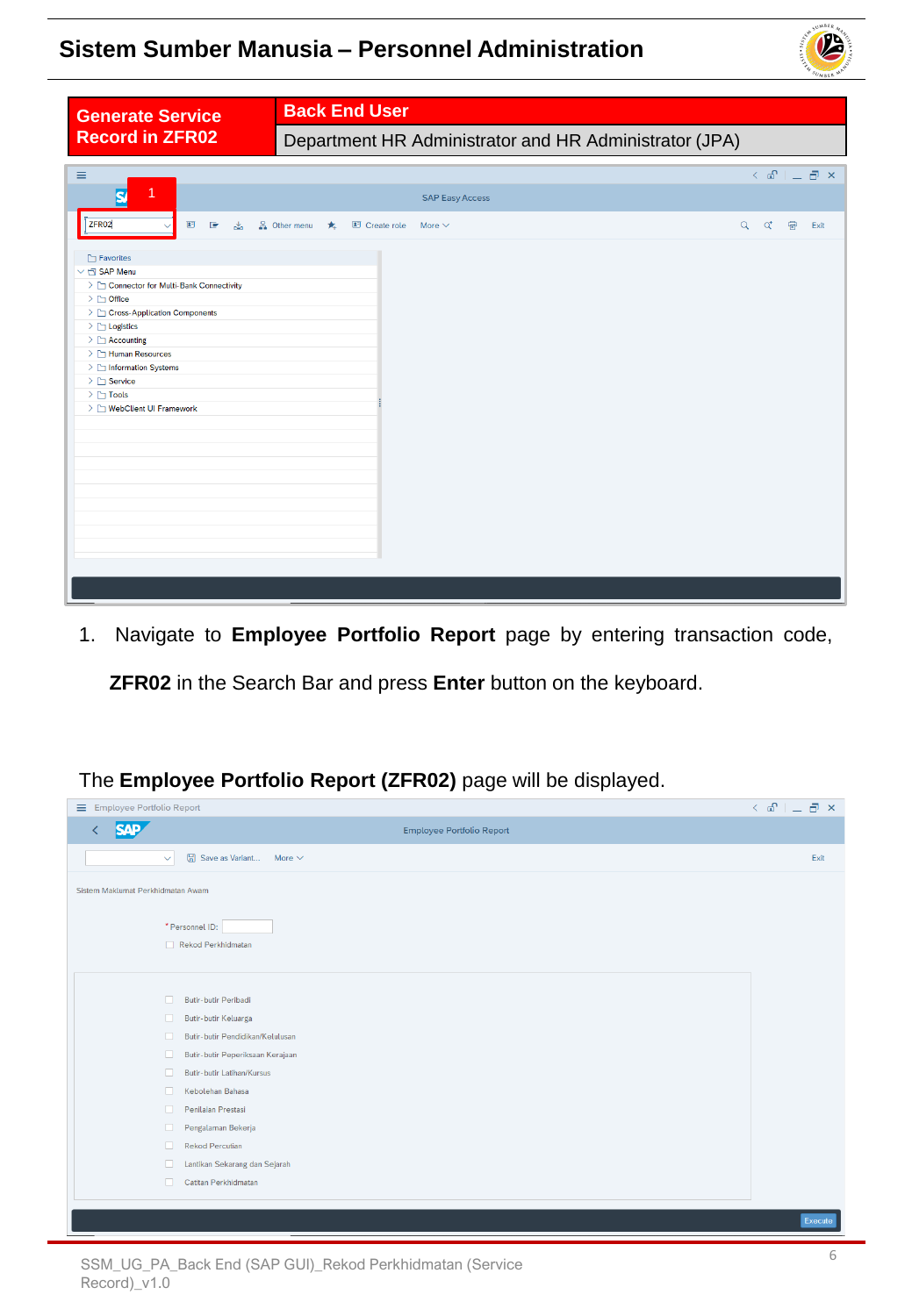

| $\equiv$                                                                                                         |         |
|------------------------------------------------------------------------------------------------------------------|---------|
| <b>SAP</b><br>Employee Portfolio Report                                                                          |         |
| $\Box$ Save as Variant More $\vee$<br>$\checkmark$                                                               | Exit    |
| Sistem Maklumat Perkhidmatan Awam<br>$\overline{2}$<br>e<br>* Personnel ID:<br>Rekod Perkhidmatan                |         |
| $\Box$<br>Butir-butir Peribadi<br>$\Box$<br>Butir-butir Keluarga<br>$\Box$<br>Butir-butir Pendidikan/Kelulusan   |         |
| $\Box$<br>Butir-butir Peperiksaan Kerajaan<br>$\Box$<br>Butir-butir Latihan/Kursus<br>Kebolehan Bahasa<br>$\Box$ |         |
| $\Box$<br>Penilaian Prestasi<br>Pengalaman Bekerja<br>$\Box$                                                     |         |
| $\Box$<br><b>Rekod Percutian</b><br>Lantikan Sekarang dan Sejarah<br>$\Box$                                      |         |
| Catitan Perkhidmatan<br>$\Box$                                                                                   | Execute |

2. Under Sistem Maklumat Perkhidmatan Awam section, click on  $\boxed{C}$  for

Personnel ID.

| $\equiv$                                                                                                                                                                                                                                                                                                        |                                             |                                                                 | $\langle$ a <sup>o</sup> $ $ $ $ $ $ $ $ $ $ $ $ $\rightarrow$ $ $ |
|-----------------------------------------------------------------------------------------------------------------------------------------------------------------------------------------------------------------------------------------------------------------------------------------------------------------|---------------------------------------------|-----------------------------------------------------------------|--------------------------------------------------------------------|
| <b>SAP</b>                                                                                                                                                                                                                                                                                                      | <b>Employee Portfolio Report</b>            |                                                                 |                                                                    |
| $\boxplus$<br>Save as Variant<br>$\checkmark$                                                                                                                                                                                                                                                                   | More $\vee$                                 |                                                                 | Exit                                                               |
|                                                                                                                                                                                                                                                                                                                 | Ξ<br><b>Restrict Value Range (1)</b>        | $- x$                                                           |                                                                    |
| Sistem Maklumat Perkhidmatan Awam                                                                                                                                                                                                                                                                               | < H: Sickness cert.data (A)<br>I: IC number | 3<br>K: Organizational assi<br>Time Data Admini<br>$>$ $\sim$   |                                                                    |
| * Personnel ID:                                                                                                                                                                                                                                                                                                 | <b>Identity Number:</b>                     |                                                                 |                                                                    |
| Rekod Perkhidmata                                                                                                                                                                                                                                                                                               | IC Type:                                    |                                                                 |                                                                    |
|                                                                                                                                                                                                                                                                                                                 | <b>Start Date:</b>                          |                                                                 |                                                                    |
| п<br><b>Butir-butir Peribac</b><br><b>Butir-butir Keluarg</b><br>n<br><b>Butir-butir Pendidi</b><br>n<br><b>Butir-butir Peperik</b><br>n<br>Butir-butir Latihan/<br>п<br>Kebolehan Bahasa<br>$\Box$<br>Penilaian Prestasi<br>п<br>Pengalaman Beke<br>п<br><b>Rekod Percutian</b><br>n<br>Lantikan Sekarang<br>n | End Date:<br>Personnel number:              |                                                                 |                                                                    |
| Catitan Perkhidma<br>n.                                                                                                                                                                                                                                                                                         |                                             | ♣ Multiple Selection<br><b>√ Start Search</b><br><b>X</b> Close |                                                                    |
|                                                                                                                                                                                                                                                                                                                 |                                             |                                                                 |                                                                    |
|                                                                                                                                                                                                                                                                                                                 |                                             |                                                                 | Execute                                                            |

3. Enter the personnel Identity Card (IC) Number.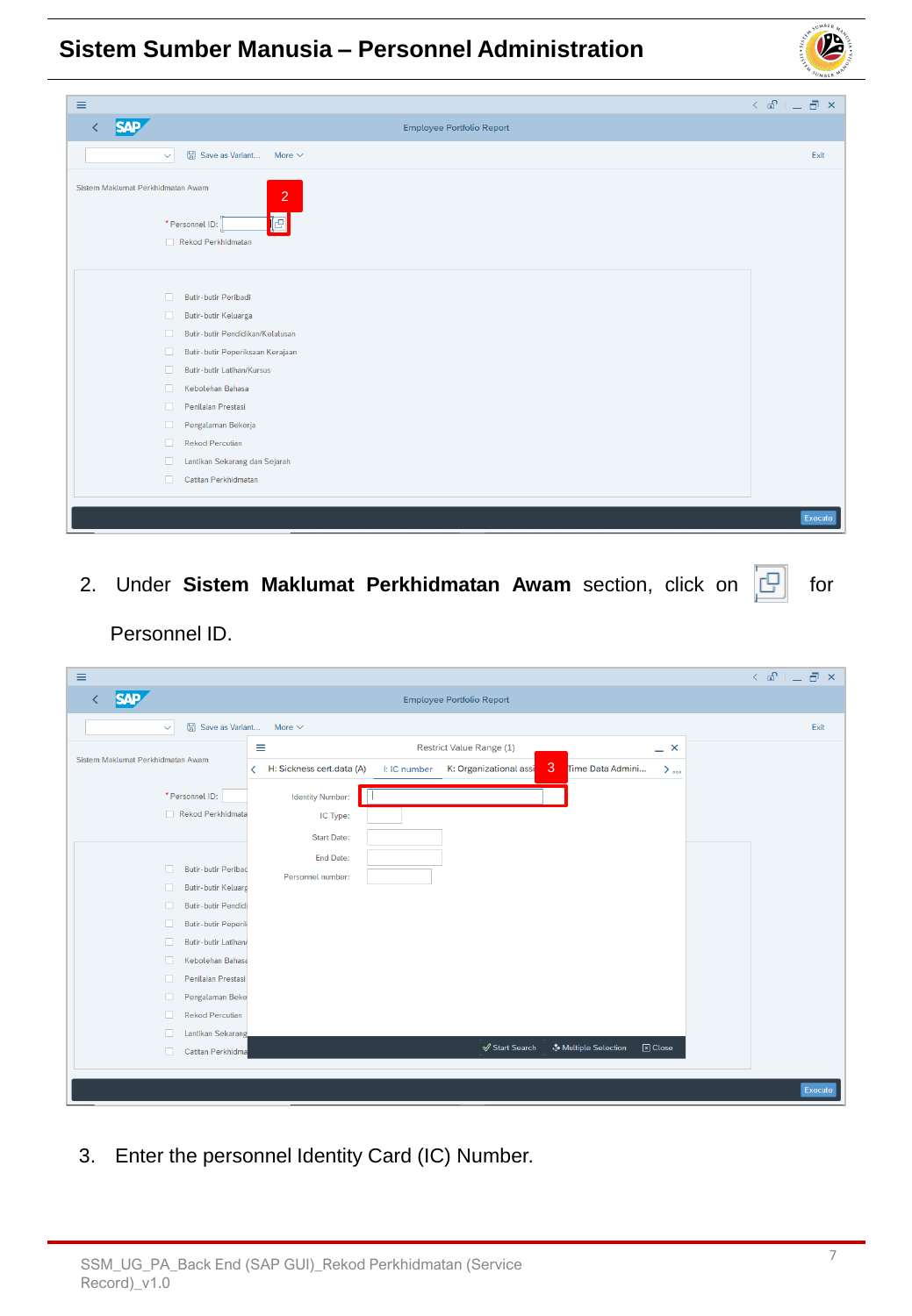

| $\equiv$                                                                                                                                                                                                                                                                               |                                                                                                                | $\langle \begin{array}{c c} \mathbb{S}^1 & \mathbb{S}^1 \end{array} \rangle = \begin{array}{c c} \mathbb{S}^1 & \mathbb{S}^1 \end{array}$ |
|----------------------------------------------------------------------------------------------------------------------------------------------------------------------------------------------------------------------------------------------------------------------------------------|----------------------------------------------------------------------------------------------------------------|-------------------------------------------------------------------------------------------------------------------------------------------|
| <b>SAP</b>                                                                                                                                                                                                                                                                             | <b>Employee Portfolio Report</b>                                                                               |                                                                                                                                           |
| <b>图</b> Save as Variant<br>$\checkmark$                                                                                                                                                                                                                                               | More $\vee$                                                                                                    | Exit                                                                                                                                      |
| Sistem Maklumat Perkhidmatan Awam                                                                                                                                                                                                                                                      | Ξ<br><b>Restrict Value Range (1)</b><br>$- x$                                                                  |                                                                                                                                           |
|                                                                                                                                                                                                                                                                                        | K: Organizational assign L: Time Data Admini<br>H: Sickness cert.data (A)<br>I: IC number<br>≺<br>$>$ $\infty$ |                                                                                                                                           |
| * Personnel ID:<br>Rekod Perkhidmatan<br>$\Box$<br>Butir-butir Peribadi                                                                                                                                                                                                                | 01100311<br>Identity Number:<br>IC Type:<br><b>Start Date:</b><br>End Date:                                    |                                                                                                                                           |
| Butir-butir Keluarga<br>$\Box$<br>Butir-butir Pendidikan/I<br>п<br>$\Box$<br>Butir-butir Peperiksaan<br>Butir-butir Latihan/Kurs<br>п<br>Kebolehan Bahasa<br>$\Box$<br>Penilaian Prestasi<br>п<br>Pengalaman Bekerja<br>п<br><b>Rekod Percutian</b><br>п<br>Lantikan Sekarang dan<br>п | Personnel number:<br>$\overline{4}$                                                                            |                                                                                                                                           |
| Catitan Perkhidmatan<br>П.                                                                                                                                                                                                                                                             | <b>√</b> Start Search<br>↑ Multiple Selection<br><b>X</b> Close                                                |                                                                                                                                           |
|                                                                                                                                                                                                                                                                                        |                                                                                                                | Execute                                                                                                                                   |

4. Click on  $\sqrt{ }$  Start Search

| Ξ                                                                                                                                                                                                                                                                                                                                                                                                                                                                                           |                                                                                                                                                                                                                   | $\langle$ $\oplus$ $ $ $\oplus$ $\oplus$ $\times$ $ $ |
|---------------------------------------------------------------------------------------------------------------------------------------------------------------------------------------------------------------------------------------------------------------------------------------------------------------------------------------------------------------------------------------------------------------------------------------------------------------------------------------------|-------------------------------------------------------------------------------------------------------------------------------------------------------------------------------------------------------------------|-------------------------------------------------------|
| <b>SAP</b><br>≺                                                                                                                                                                                                                                                                                                                                                                                                                                                                             | <b>Employee Portfolio Report</b>                                                                                                                                                                                  |                                                       |
| <b>图 Save as Variant</b><br>More $\vee$<br>$\checkmark$                                                                                                                                                                                                                                                                                                                                                                                                                                     |                                                                                                                                                                                                                   | Exit                                                  |
| Ξ<br>Sistem Maklumat Perkhidmatan Awam<br>Sickness cert.data (A)<br>6<br>* Personnel ID:<br>✓∣<br>Rekod Perkhidmatan<br>Butir-butir Peribadi<br>n<br>Butir-butir Keluarga<br>n<br>Butir-butir Pendidikan/Kelu<br>n<br>Butir-butir Peperiksaan Kel<br>п<br>Butir-butir Latihan/Kursus<br>п<br>Kebolehan Bahasa<br>п<br>Penilaian Prestasi<br>п<br>Pengalaman Bekerja<br>□<br><b>Rekod Percutian</b><br>п<br>1 Entry found<br>Lantikan Sekarang dan Sejarah<br>n<br>Catitan Perkhidmatan<br>n | Restrict Value Range (1) 1 Entry found<br>$- x$<br>K: Organization<br>I: IC number<br>$>$ $\sim$<br>$\overline{\vee}$<br>5<br>ID Numb IC Start Date End Date PersNo<br>01100311 01 01:01:2021 31:12.9999 00000311 |                                                       |
|                                                                                                                                                                                                                                                                                                                                                                                                                                                                                             |                                                                                                                                                                                                                   | Execute                                               |
|                                                                                                                                                                                                                                                                                                                                                                                                                                                                                             |                                                                                                                                                                                                                   |                                                       |

- 5. Select the searched personnel.
- 6. Click on  $\vee$  icon.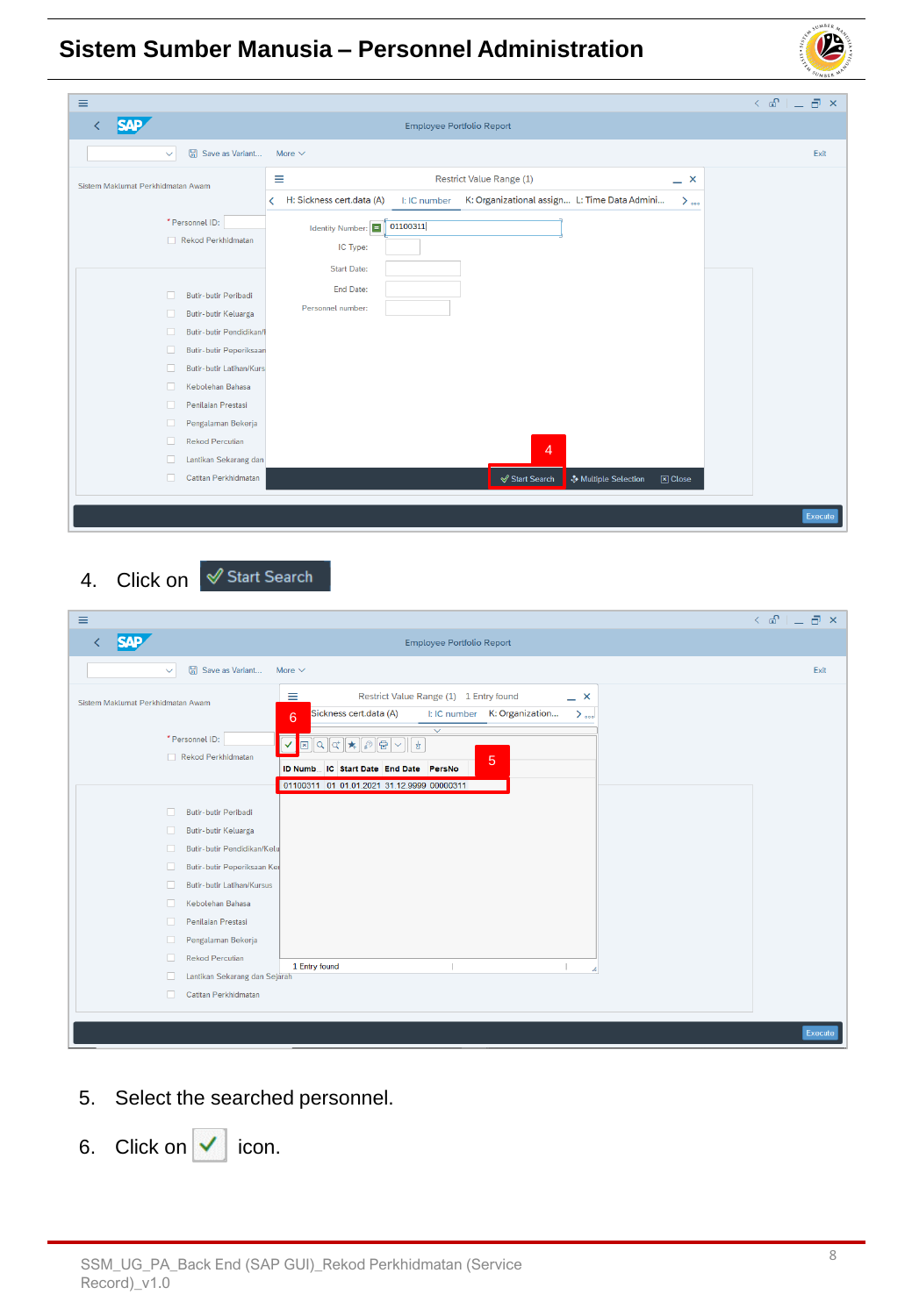

| Ξ                                 |                                                                             | $\langle$ a <sup>o</sup> $ $ $ $ $ $ $ $ $ $ $ $ $\infty$ |
|-----------------------------------|-----------------------------------------------------------------------------|-----------------------------------------------------------|
| <b>SAP</b><br>◟                   | <b>Employee Portfolio Report</b>                                            |                                                           |
| $\checkmark$                      | <b>B</b> Save as Variant<br>More $\sim$                                     | Exit                                                      |
| Sistem Maklumat Perkhidmatan Awam |                                                                             |                                                           |
|                                   | 7 <sup>1</sup><br>$ 00000311 \Box$<br>* Personnel ID:<br>Rekod Perkhidmatan |                                                           |
| $\Box$                            | Butir-butir Peribadi                                                        |                                                           |
| $\Box$                            | Butir-butir Keluarga                                                        |                                                           |
| 0                                 | Butir-butir Pendidikan/Kelulusan                                            |                                                           |
| 0                                 | Butir-butir Peperiksaan Kerajaan                                            |                                                           |
| $\Box$                            | Butir-butir Latihan/Kursus                                                  |                                                           |
| $\Box$                            | Kebolehan Bahasa                                                            |                                                           |
| $\Box$                            | Penilaian Prestasi                                                          |                                                           |
| $\Box$                            | Pengalaman Bekerja                                                          |                                                           |
| $\Box$                            | <b>Rekod Percutian</b>                                                      |                                                           |
| 0                                 | Lantikan Sekarang dan Sejarah                                               |                                                           |
| п.                                | Catitan Perkhidmatan                                                        |                                                           |
|                                   |                                                                             |                                                           |
|                                   |                                                                             | Execute                                                   |
|                                   |                                                                             |                                                           |

7. Under **Sistem Maklumat Perkhidmatan Awam** section, click on

| $\equiv$                          |                                                                                             |         |
|-----------------------------------|---------------------------------------------------------------------------------------------|---------|
| <b>SAP</b><br>K                   | Employee Portfolio Report                                                                   |         |
| $\checkmark$                      | $\boxdot$ Save as Variant More $\vee$                                                       | Exit    |
| Sistem Maklumat Perkhidmatan Awam |                                                                                             |         |
|                                   | * Personnel ID:<br>311<br>$\mathbf{u}$<br>$\boxed{\bigcirc}$ Rekod Perkhidmatan<br>$\Delta$ |         |
| $\overline{\mathsf{v}}$           | Butir-butir Peribadi                                                                        |         |
| $\overline{\mathsf{v}}$           | Butir-butir Keluarga                                                                        |         |
| $\blacktriangledown$              | Butir-butir Pendidikan/Kelulusan                                                            |         |
| $\overline{\mathbf{v}}$           | Butir-butir Peperiksaan Kerajaan                                                            |         |
| $\overline{\mathsf{v}}$           | Butir-butir Latihan/Kursus                                                                  |         |
| $\overline{\mathsf{v}}$           | Kebolehan Bahasa                                                                            |         |
| $\blacktriangledown$              | Penilaian Prestasi                                                                          |         |
| $\overline{\mathsf{v}}$           | Pengalaman Bekerja                                                                          |         |
| $\overline{\mathbf{v}}$           | <b>Rekod Percutian</b>                                                                      |         |
| $\blacktriangledown$              | Lantikan Sekarang dan Sejarah                                                               |         |
| $\overline{\mathsf{v}}$           | Catitan Perkhidmatan                                                                        | 8       |
|                                   |                                                                                             | Execute |

8. Click Execute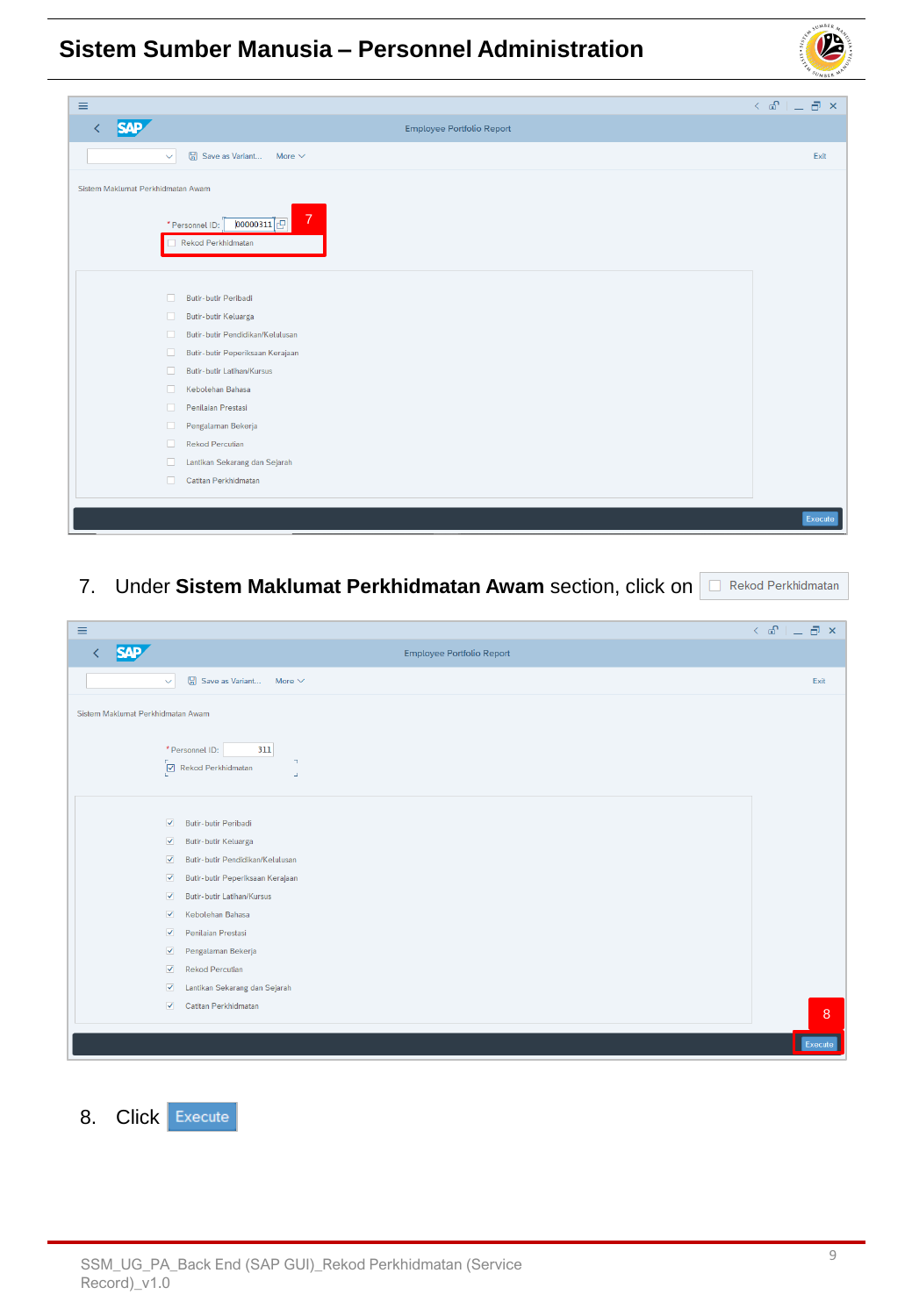

| $\equiv$                                                                                                                                                  | $\langle \circ \textbf{f} \circ \textbf{f} \circ \textbf{f} \circ \textbf{f} \circ \textbf{f} \circ \textbf{f} \circ \textbf{f} \circ \textbf{f} \circ \textbf{f} \circ \textbf{f} \circ \textbf{f} \circ \textbf{f} \circ \textbf{f} \circ \textbf{f} \circ \textbf{f} \circ \textbf{f} \circ \textbf{f} \circ \textbf{f} \circ \textbf{f} \circ \textbf{f} \circ \textbf{f} \circ \textbf{f} \circ \textbf{f} \circ \textbf{f} \circ \textbf{f} \circ \textbf{f} \circ \textbf{f} \circ$ |
|-----------------------------------------------------------------------------------------------------------------------------------------------------------|--------------------------------------------------------------------------------------------------------------------------------------------------------------------------------------------------------------------------------------------------------------------------------------------------------------------------------------------------------------------------------------------------------------------------------------------------------------------------------------------|
| <b>SAP</b><br>$\overline{\left( \right. }%$<br>Employee Portfolio Report                                                                                  |                                                                                                                                                                                                                                                                                                                                                                                                                                                                                            |
|                                                                                                                                                           |                                                                                                                                                                                                                                                                                                                                                                                                                                                                                            |
| $\Box$ Save as Variant More $\vee$<br>$\checkmark$                                                                                                        | Exit                                                                                                                                                                                                                                                                                                                                                                                                                                                                                       |
| Sistem Maklumat Perkhidmatan Awam                                                                                                                         |                                                                                                                                                                                                                                                                                                                                                                                                                                                                                            |
| * Personnel ID:<br>311<br>$\boxed{\text{a}}$ Rekod Perkhidmatan<br><b>Note</b>                                                                            |                                                                                                                                                                                                                                                                                                                                                                                                                                                                                            |
| Butir-butir Peribadi<br>$\overline{\mathsf{v}}$<br>Butir-butir Keluarga<br>$\triangledown$<br>Butir-butir Pendidikan/Kelulusan<br>$\overline{\mathsf{v}}$ |                                                                                                                                                                                                                                                                                                                                                                                                                                                                                            |
| $\overline{\mathsf{v}}$<br>Butir-butir Peperiksaan Kerajaan                                                                                               |                                                                                                                                                                                                                                                                                                                                                                                                                                                                                            |
| $\overline{\mathsf{v}}$<br>Butir-butir Latihan/Kursus                                                                                                     |                                                                                                                                                                                                                                                                                                                                                                                                                                                                                            |
| $\overline{\mathsf{v}}$<br>Kebolehan Bahasa                                                                                                               |                                                                                                                                                                                                                                                                                                                                                                                                                                                                                            |
| Penilaian Prestasi<br>$\overline{\mathsf{v}}$                                                                                                             |                                                                                                                                                                                                                                                                                                                                                                                                                                                                                            |
| $\overline{\mathsf{v}}$<br>Pengalaman Bekerja                                                                                                             |                                                                                                                                                                                                                                                                                                                                                                                                                                                                                            |
| <b>Rekod Percutian</b><br>$\overline{\mathsf{v}}$                                                                                                         |                                                                                                                                                                                                                                                                                                                                                                                                                                                                                            |
| $\overline{\mathsf{v}}$<br>Lantikan Sekarang dan Sejarah                                                                                                  |                                                                                                                                                                                                                                                                                                                                                                                                                                                                                            |
| $\overline{\mathsf{v}}$<br>Catitan Perkhidmatan                                                                                                           |                                                                                                                                                                                                                                                                                                                                                                                                                                                                                            |
|                                                                                                                                                           |                                                                                                                                                                                                                                                                                                                                                                                                                                                                                            |
|                                                                                                                                                           | Execute                                                                                                                                                                                                                                                                                                                                                                                                                                                                                    |

*Note:* The contents of *Rekod Perkhidmatan* (Service Record) would be determined and selected at **Employee Portfolio Report (ZFR02)** page. User (HR Administrator) may tick or untick the record contents or details accordingly.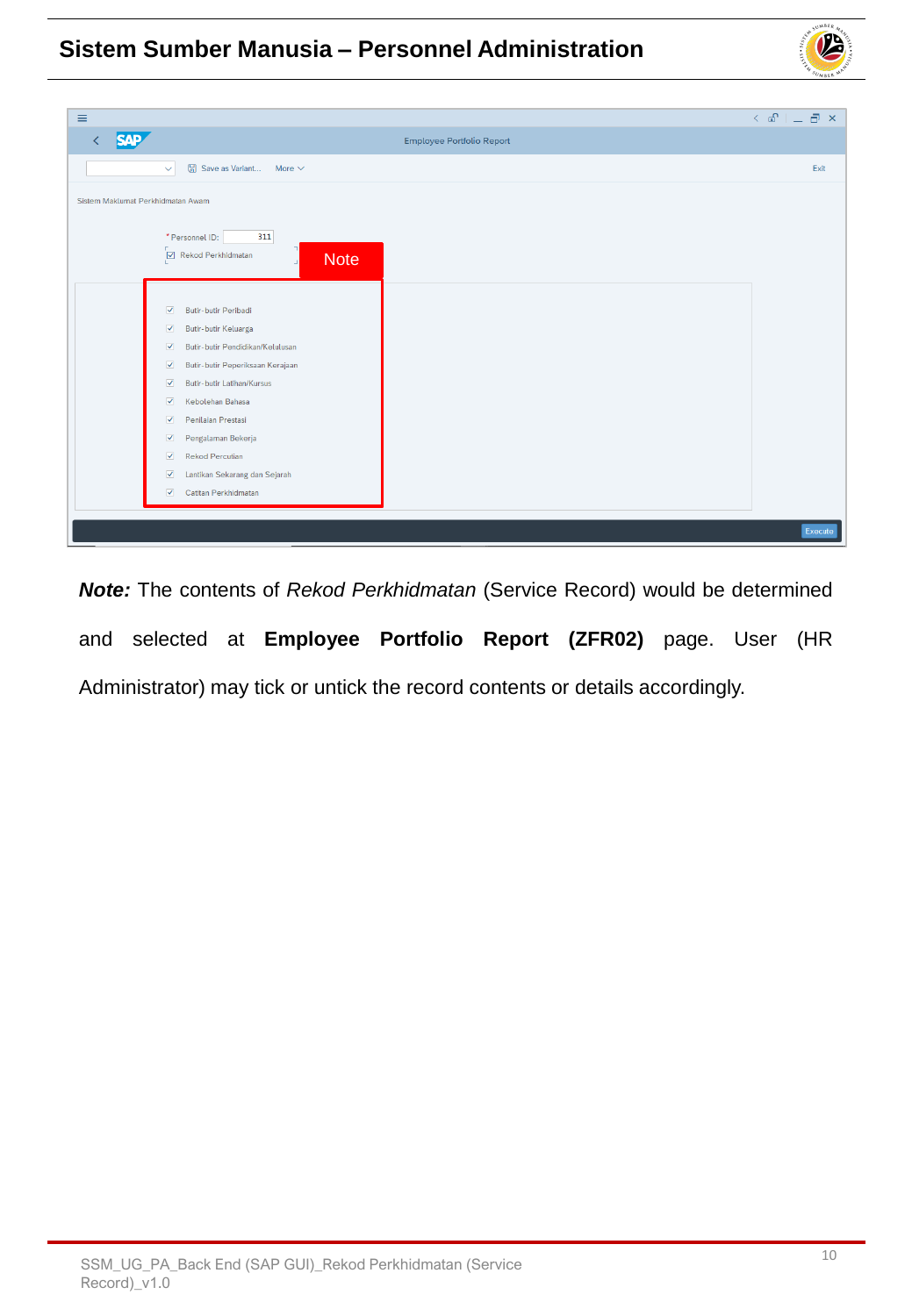| $\equiv$                                                                                                                                                                               |                                                                                                                                                                                          |          | $\leq$ $\mathbf{E}$ $\mathbf{E}$ $\mathbf{E}$ $\mathbf{E}$ |
|----------------------------------------------------------------------------------------------------------------------------------------------------------------------------------------|------------------------------------------------------------------------------------------------------------------------------------------------------------------------------------------|----------|------------------------------------------------------------|
| <b>SAP</b><br>K                                                                                                                                                                        | <b>SAP</b>                                                                                                                                                                               |          |                                                            |
| ≡<br>* Output Device:<br>Page selection:                                                                                                                                               | Print:<br>9<br>e                                                                                                                                                                         | $\times$ | $\overline{a}$<br>Q<br>$Q_t^*$<br>Exit                     |
| <b>Spool Request</b><br>000101010<br>Name: SMART<br>Title:<br>Authorization:                                                                                                           |                                                                                                                                                                                          |          |                                                            |
| <b>Spool Control</b><br><b>Print Now</b><br>Delete After Output<br>New Spool Request<br>Close Spool Request<br>Spool Retention: 8 Day(s)<br>* Storage Mode: Print only<br>$\checkmark$ | <b>Number of Copies</b><br>Number: 1<br>Group $(1-1-1, 2-2-2, 3-3-3,)$<br><b>Cover Page Settings</b><br>SAP cover page: Do not print<br>$\checkmark$<br><b>Recipient:</b><br>Department: |          |                                                            |
|                                                                                                                                                                                        | <b>昆Print preview 骨 ※</b>                                                                                                                                                                |          |                                                            |

9. Enter the Output Device code for Printing, **LP01**

| Ξ                                        |                                            |                              |                | $\langle \circ \textbf{r} \circ \textbf{r} \circ \textbf{r} \circ \textbf{r} \circ \textbf{r} \circ \textbf{r} \circ \textbf{r} \circ \textbf{r} \rangle$ |
|------------------------------------------|--------------------------------------------|------------------------------|----------------|-----------------------------------------------------------------------------------------------------------------------------------------------------------|
| <b>SAP</b><br>K                          |                                            | <b>SAP</b>                   |                |                                                                                                                                                           |
| Ξ                                        |                                            | Print:                       | $\pmb{\times}$ | 骨<br>$\alpha$<br>$\mathsf{Q}^\mathsf{t}$<br>Exit                                                                                                          |
| * Output Device: LP01<br>Page selection: |                                            | 9                            |                |                                                                                                                                                           |
| <b>Spool Request</b>                     |                                            |                              |                |                                                                                                                                                           |
| Name:                                    | 000101010<br><b>SMART</b>                  |                              |                |                                                                                                                                                           |
| Title:<br>Authorization:                 |                                            |                              |                |                                                                                                                                                           |
|                                          |                                            |                              |                |                                                                                                                                                           |
| <b>Spool Control</b>                     |                                            | <b>Number of Copies</b>      |                |                                                                                                                                                           |
| Print Now                                |                                            | Number: 1                    |                |                                                                                                                                                           |
| Delete After Output                      |                                            | Group (1-1-1,2-2-2,3-3-3,)   |                |                                                                                                                                                           |
| New Spool Request<br>Close Spool Request |                                            | <b>Cover Page Settings</b>   |                |                                                                                                                                                           |
|                                          | Spool Retention: 8 Day(s)                  | SAP cover page: Do not print | $\checkmark$   |                                                                                                                                                           |
|                                          | * Storage Mode: Print only<br>$\checkmark$ | Recipient:                   |                |                                                                                                                                                           |
|                                          |                                            | Department:                  |                |                                                                                                                                                           |
|                                          |                                            | 10                           |                |                                                                                                                                                           |
|                                          |                                            | <b>最 Print preview</b>       | 骨义             |                                                                                                                                                           |

10. Click on **Bella Print preview** for *Rekod Perkhidmatan* (Service Record).

02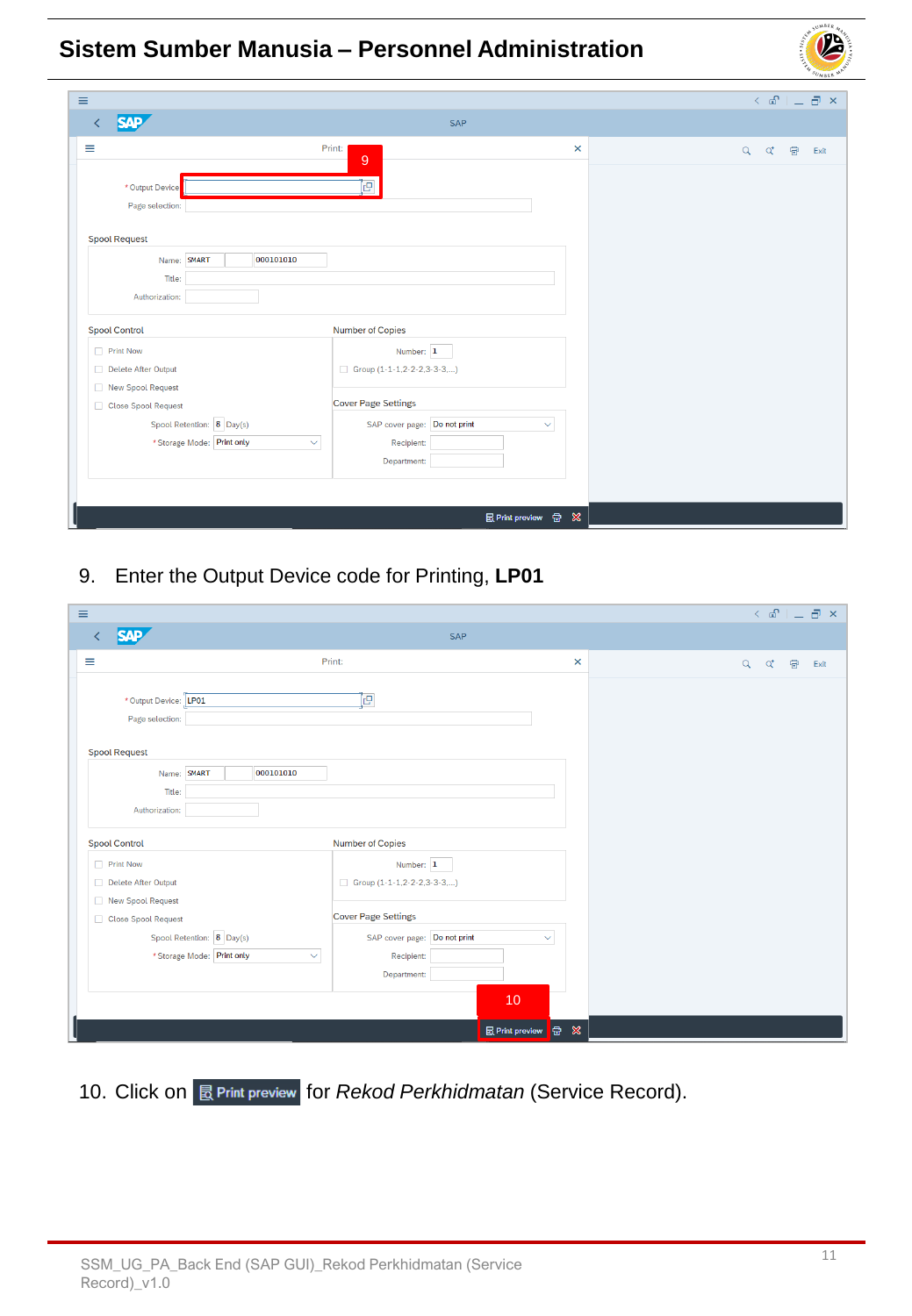

#### The **Print Preview of LP01 Page** will be displayed.

| $\equiv$                                                                                                             |                                                                                                                                                                                                                              | $\left\langle \begin{array}{c} \circ \\ \circ \\ \circ \end{array} \right  = \left\langle \begin{array}{c} \circ \\ \circ \\ \circ \end{array} \right  \times$ |
|----------------------------------------------------------------------------------------------------------------------|------------------------------------------------------------------------------------------------------------------------------------------------------------------------------------------------------------------------------|----------------------------------------------------------------------------------------------------------------------------------------------------------------|
| <b>SAP</b>                                                                                                           | Print Preview of LP01 Page 00001 of 00004                                                                                                                                                                                    |                                                                                                                                                                |
| $\checkmark$                                                                                                         | More $\vee$                                                                                                                                                                                                                  | 帚<br>Exit                                                                                                                                                      |
|                                                                                                                      | <b>SISTEM</b><br><b>MAKLUMAT PERKHIDMATAN AWAM</b><br>Rekod Perkhidmatan Untuk<br><b>MOHAMAD AMIR WAFI BIN HAJI ARIFFIN</b>                                                                                                  | $\sim$                                                                                                                                                         |
|                                                                                                                      | BUTIR-BUTIR PERIBADI                                                                                                                                                                                                         |                                                                                                                                                                |
| Jantina<br><b>Taraf Kelamin</b><br>Tarikh Lahir<br><b>Tempat Lahir</b><br>Warganegara<br><b>Maklumat Pengenalan:</b> | : LELAKI<br>: MELAYU<br><b>Bangsa</b><br>: KAHWIN<br>: ISLAM<br>Ugama<br>$\therefore$ 01 01 1990<br>: MFI AYU<br>Etnik<br>: BRUNEI DARUSSALAM<br>: CITIZEN<br>Kerakyatan<br>: BRUNEI DARUSSALAM<br>Rank<br>D-A               |                                                                                                                                                                |
| Nombor K/P<br>Warna K/P<br><b>Tempat Dikeluarkan</b><br>Tarikh Dikeluarkan<br><b>Tarikh Mansuh</b>                   | : 01100311<br>Nombor Paspot<br><b>Example 18 YELLOW</b><br>Tempat Dikeluarkan<br>: BRUNEI DARUSSALAM<br>Tarikh Dikeluarkan<br><b>Angele James</b><br>1.01.2016<br>Tarikh Mansuh<br><b>And and Commercial</b><br>: 01.01.2026 |                                                                                                                                                                |
| Nombor Lesen                                                                                                         | Jenis Lesen Memandu : 03 - PRIVATE AND COMMERCIAL VEHICLES NET WEIGHT BELOW 3000KG<br>-11<br>T01100311G20/2020                                                                                                               |                                                                                                                                                                |
| Alamat:                                                                                                              |                                                                                                                                                                                                                              |                                                                                                                                                                |
| Alamat Rumah:                                                                                                        | Alamat Tetap:<br>Alamat Persuratan:                                                                                                                                                                                          |                                                                                                                                                                |
| NO. 7. SIMPANG 32-37<br>KG ANGGEREK DESA, BERAKAS                                                                    | NO. 7, SIMPANG 32-37<br>NO. 2, SIMPANG 37-32<br>KG ANGGEREK DESA, BERAKAS<br>KG ANGGEREK DESA, BERAKAS                                                                                                                       |                                                                                                                                                                |

#### User may scroll down the Print Preview of LP01 Page.

| Ξ                                                                                                                          |                                                                                                                                                                                                                    | $x - a$   |
|----------------------------------------------------------------------------------------------------------------------------|--------------------------------------------------------------------------------------------------------------------------------------------------------------------------------------------------------------------|-----------|
| 11                                                                                                                         | Print Preview of LP01 Page 00001 of 00004                                                                                                                                                                          |           |
| PDF!<br>More $\vee$                                                                                                        |                                                                                                                                                                                                                    | 骨<br>Exit |
|                                                                                                                            | <b>SISTEM</b><br><b>MAKLUMAT PERKHIDMATAN AWAM</b><br>Rekod Perkhidmatan Untuk                                                                                                                                     | w         |
|                                                                                                                            | <b>MOHAMAD AMIR WAFI BIN HAJI ARIFFIN</b>                                                                                                                                                                          |           |
|                                                                                                                            | <b>BUTIR-BUTIR PERIBADI</b>                                                                                                                                                                                        |           |
| Jantina<br><b>Taraf Kelamin</b><br><b>Tarikh Lahir</b><br><b>Tempat Lahir</b><br>Warganegara                               | : LELAKI<br>: MELAYU<br><b>Bangsa</b><br><b>KAHWIN</b><br>: ISLAM<br>Ugama<br>: MELAYU<br>: 01.01.1990<br>Etnik<br>: BRUNEI DARUSSALAM<br>: CITIZEN<br>Kerakvatan<br>: BRUNEI DARUSSALAM<br>Rank<br>t a            |           |
| Maklumat Pengenalan:<br>Nombor K/P<br>Warna K/P<br><b>Tempat Dikeluarkan</b><br>Tarikh Dikeluarkan<br><b>Tarikh Mansuh</b> | $\therefore$ 01100311<br>Nombor Paspot<br>: YELLOW<br>Tempat Dikeluarkan<br>: BRUNEI DARUSSALAM<br>Tarikh Dikeluarkan<br>مستعرضه ومنارضه<br>: 01.01.2016<br>Tarikh Mansuh<br><b>And And America</b><br>101.01.2026 |           |
| Nombor Lesen                                                                                                               | Jenis Lesen Memandu : 03 - PRIVATE AND COMMERCIAL VEHICLES NET WEIGHT BELOW 3000KG<br><b>Controller</b><br>T01100311G20/2020                                                                                       |           |
| Alamat:                                                                                                                    |                                                                                                                                                                                                                    |           |
| Alamat Rumah:                                                                                                              | Alamat Tetap:<br>Alamat Persuratan:                                                                                                                                                                                |           |
| NO. 7. SIMPANG 32-37<br>KG ANGGEREK DESA. BERAKAS                                                                          | NO. 2. SIMPANG 37-32<br>NO. 7, SIMPANG 32-37<br>KG ANGGEREK DESA, BERAKAS<br>KG ANGGEREK DESA, BERAKAS                                                                                                             |           |

11. Enter **PDF!** into the Search bar to convert Rekod Perkhidmatan (Service

Record) into PDF format.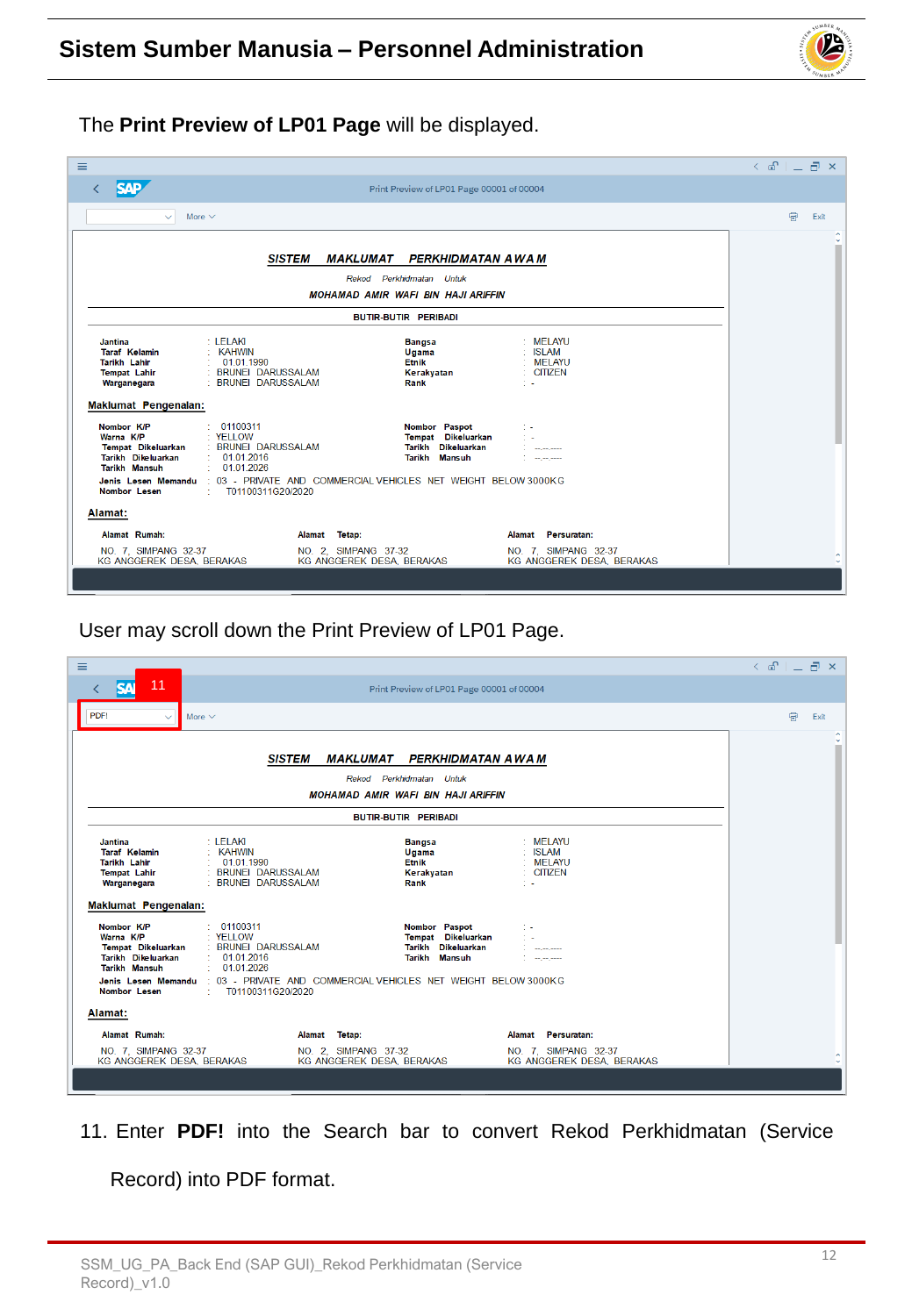| $\equiv$                                                                                                                                                                                       |                                                                                                                                                                            |                                                   | $\times$ $F_{1}$ $ F_{2}$ $\times$ |
|------------------------------------------------------------------------------------------------------------------------------------------------------------------------------------------------|----------------------------------------------------------------------------------------------------------------------------------------------------------------------------|---------------------------------------------------|------------------------------------|
| <b>SAP</b>                                                                                                                                                                                     | Print Preview of LP01 Page 00001 of 00004                                                                                                                                  |                                                   |                                    |
| More $\vee$<br>$\checkmark$                                                                                                                                                                    |                                                                                                                                                                            |                                                   | 帚<br>Exit                          |
|                                                                                                                                                                                                | <b>SISTEM</b><br><b>MAKLUMAT PERKHIDMATAN AWAM</b>                                                                                                                         |                                                   |                                    |
|                                                                                                                                                                                                | Rekod Perkhidmatan Untuk<br><b>SAP GUI Security</b>                                                                                                                        | $\times$                                          |                                    |
| : LELAKI<br><b>Jantina</b><br><b>KAHWIN</b><br><b>Taraf Kelamin</b><br>01.01.19<br>Tarikh Lahir<br>: BRUNEI<br><b>Tempat Lahir</b><br>: BRUNEI<br>Warganegara                                  | The system is trying to create the file<br>C:\Users\amir.ariffin\AppData\Local\Temp\a219660 5616smart.pdf<br>in the directory<br>C:\Users\amir.ariffin\AppData\Local\Temp\ |                                                   |                                    |
| <b>Maklumat Pengenalan:</b><br>0110031<br>Nombor K/P<br>Warna K/P<br>: YELLOW<br>: BRUNEI<br><b>Tempat Dikeluarkan</b><br>01.01.20<br>Tarikh Dikeluarkan<br>01.01.2026<br><b>Tarikh Mansuh</b> | Do you want to grant the permission to modify the parent directory and all its subdirectories?<br>12<br>Decision<br>$\Box$ R<br><b>Allow</b><br>Deny                       | Help                                              |                                    |
| Nombor Lesen<br>÷<br>Alamat:                                                                                                                                                                   | Jenis Lesen Memandu : 03 - PRIVATE AND COMMERCIAL VEHICLES NET WEIGHT BELOW 3000KG<br>T01100311G20/2020                                                                    |                                                   |                                    |
| Alamat Rumah:                                                                                                                                                                                  | Alamat Tetap:                                                                                                                                                              | Alamat Persuratan:                                |                                    |
| NO. 7. SIMPANG 32-37<br>KG ANGGEREK DESA, BERAKAS                                                                                                                                              | NO. 2, SIMPANG 37-32<br>KG ANGGEREK DESA. BERAKAS                                                                                                                          | NO. 7, SIMPANG 32-37<br>KG ANGGEREK DESA, BERAKAS |                                    |

12. Click on **Allow** for SAP GUI to create the file in PDF format.

#### The **PDF Preview** will be displayed.

| ≡ |                                                                                                                                                                                                                                                                                                                                                                                                                                                   |                                         | $\langle$ and $\Box$ and $\mathbb{R}$ |
|---|---------------------------------------------------------------------------------------------------------------------------------------------------------------------------------------------------------------------------------------------------------------------------------------------------------------------------------------------------------------------------------------------------------------------------------------------------|-----------------------------------------|---------------------------------------|
|   | $\equiv$<br><b>PDF Preview</b>                                                                                                                                                                                                                                                                                                                                                                                                                    | $\times$                                |                                       |
|   |                                                                                                                                                                                                                                                                                                                                                                                                                                                   | $\hat{\phantom{a}}$<br>$\checkmark$     | 帚<br>Exit                             |
|   | 뽑층   - 十   人                                                                                                                                                                                                                                                                                                                                                                                                                                      |                                         |                                       |
|   | SISTEM MAKLUMAT PERKHIDMATAN AWAM                                                                                                                                                                                                                                                                                                                                                                                                                 |                                         |                                       |
|   | <b>Rekod Perkhidmatan Untuk</b><br><b>MOHAMAD AMIR WAFI BIN HAJI ARIFFIN</b>                                                                                                                                                                                                                                                                                                                                                                      |                                         |                                       |
|   | BUTIR-BUTIR PERIBADI                                                                                                                                                                                                                                                                                                                                                                                                                              |                                         |                                       |
|   | : LELAKI<br><b>MELAYU</b><br><b>Jantina</b><br>Bangsa<br>Taraf Kelamin<br>: KAHWIN<br><b>ISLAM</b><br>Ugama<br>Etnik<br><b>MELAYU</b><br><b>Tarikh Lahir</b><br>: 01.01.1990<br><b>Tempat Lahir</b><br>BRUNEI DARUSSALAM<br>BRUNEI DARUSSALAM<br><b>CITIZEN</b><br>Kerakvatan<br>Warganegara<br>Rank<br>o a                                                                                                                                       |                                         |                                       |
|   | Maklumat Pengenalan:                                                                                                                                                                                                                                                                                                                                                                                                                              |                                         |                                       |
|   | : 01100311<br>Nombor K/P<br><b>Nombor Paspot</b><br>Warna K/P<br><b>Tempat Dikeluarkan</b><br>: YELLOW<br>: BRUNEI DARUSSALAM<br><b>Tarikh Dikeluarkan</b><br><b>Tempat Dikeluarkan</b><br>سيبيد<br><b>Tarikh Dikeluarkan</b><br>: 01.01.2016<br><b>Tarikh Mansuh</b><br><b>Tarikh Mansuh</b><br>: 01.01.2026<br>Jenis Lesen Memandu : 03 - PRIVATE AND COMMERCIAL VEHICLES NET WEIGHT BELOW 3000KG<br>: T01100311G20/2020<br><b>Nombor Lesen</b> |                                         |                                       |
|   | Alamat:                                                                                                                                                                                                                                                                                                                                                                                                                                           |                                         |                                       |
|   | <b>Alamat Rumah:</b><br><b>Alamat Tetap:</b><br><b>Alamat Persuratan:</b><br>NO. 7, SIMPANG 32-37<br>KG ANGGEREK DESA. BERAKAS<br>NO. 2, SIMPANG 37-32<br>KG ANGGEREK DESA. BERAKAS<br>NO. 7, SIMPANG 32-37<br>KG ANGGEREK DESA. BERAKAS                                                                                                                                                                                                          | $\blacktriangle$<br>$\checkmark$        |                                       |
|   |                                                                                                                                                                                                                                                                                                                                                                                                                                                   | <b>KAS</b><br>$\boldsymbol{\mathsf{x}}$ |                                       |

User may scroll down the PDF Preview.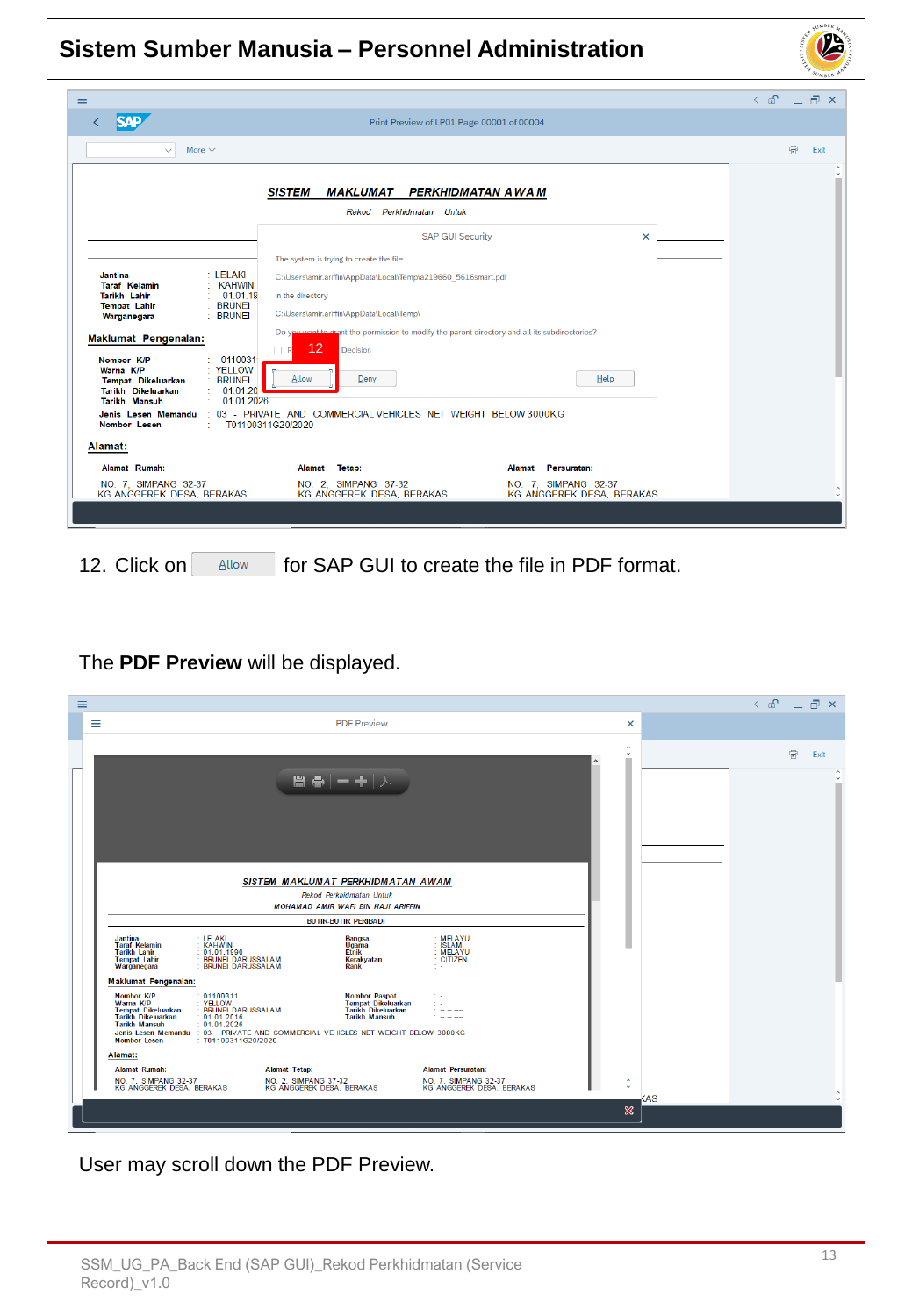| SUMBER<br>ч,<br>÷<br>مارچ<br>ح<br>sts . sisk<br>Š<br>×<br>MBER |
|----------------------------------------------------------------|
|                                                                |

| $\equiv$                                                                                                  |                                                                                                           | <b>PDF Preview</b>                                                                                     |                                                                         |                                     |     |           |
|-----------------------------------------------------------------------------------------------------------|-----------------------------------------------------------------------------------------------------------|--------------------------------------------------------------------------------------------------------|-------------------------------------------------------------------------|-------------------------------------|-----|-----------|
|                                                                                                           |                                                                                                           |                                                                                                        |                                                                         | ×                                   |     |           |
|                                                                                                           | 13<br>14                                                                                                  |                                                                                                        |                                                                         | $\hat{\phantom{a}}$<br>$\checkmark$ |     | 帚<br>Exit |
|                                                                                                           |                                                                                                           |                                                                                                        |                                                                         |                                     |     |           |
|                                                                                                           | $\blacksquare$<br>H                                                                                       |                                                                                                        |                                                                         |                                     |     |           |
|                                                                                                           |                                                                                                           |                                                                                                        |                                                                         |                                     |     |           |
|                                                                                                           |                                                                                                           |                                                                                                        |                                                                         |                                     |     |           |
|                                                                                                           |                                                                                                           |                                                                                                        |                                                                         |                                     |     |           |
|                                                                                                           |                                                                                                           |                                                                                                        |                                                                         |                                     |     |           |
|                                                                                                           | SISTEM MAKLUMAT PERKHIDMATAN AWAM                                                                         |                                                                                                        |                                                                         |                                     |     |           |
|                                                                                                           |                                                                                                           | Rekod Perkhidmatan Untuk<br><b>MOHAMAD AMIR WAFI BIN HAJI ARIFFIN</b>                                  |                                                                         |                                     |     |           |
|                                                                                                           |                                                                                                           | <b>BUTIR-BUTIR PERIBADI</b>                                                                            |                                                                         |                                     |     |           |
| <b>Jantina</b><br><b>Taraf Kelamin</b><br><b>Tarikh Lahir</b><br><b>Tempat Lahir</b><br>Warganegara       | : LELAKI<br><b>KAHWIN</b><br>: 01.01.1990<br><b>BRUNEI DARUSSALAM</b><br><b>BRUNEI DARUSSALAM</b>         | Bangsa<br>Ugama<br>Etnik<br>Kerakyatan<br>Rank                                                         | <b>MELAYU</b><br><b>ISLAM</b><br><b>MELAYU</b><br><b>CITIZEN</b><br>be. |                                     |     |           |
| Maklumat Pengenalan:                                                                                      |                                                                                                           |                                                                                                        |                                                                         |                                     |     |           |
| Nombor K/P<br>Warna K/P<br><b>Tempat Dikeluarkan</b><br><b>Tarikh Dikeluarkan</b><br><b>Tarikh Mansuh</b> | : 01100311<br>: YELLOW<br>: BRUNEI DARUSSALAM<br>: 01.01.2016<br>: 01.01.2026                             | <b>Nombor Paspot</b><br><b>Tempat Dikeluarkan</b><br><b>Tarikh Dikeluarkan</b><br><b>Tarikh Mansuh</b> | $\sim$<br>مسترسرت<br><b>Service State</b>                               |                                     |     |           |
| <b>Nombor Lesen</b>                                                                                       | Jenis Lesen Memandu : 03 - PRIVATE AND COMMERCIAL VEHICLES NET WEIGHT BELOW 3000KG<br>: T01100311G20/2020 |                                                                                                        |                                                                         |                                     |     |           |
| Alamat:                                                                                                   |                                                                                                           |                                                                                                        |                                                                         |                                     |     |           |
| <b>Alamat Rumah:</b>                                                                                      | <b>Alamat Tetap:</b>                                                                                      |                                                                                                        | <b>Alamat Persuratan:</b>                                               |                                     |     |           |
| NO. 7. SIMPANG 32-37<br>KG ANGGEREK DESA. BERAKAS                                                         | NO. 2, SIMPANG 37-32<br>KG ANGGEREK DESA. BERAKAS                                                         |                                                                                                        | NO. 7. SIMPANG 32-37<br>KG ANGGEREK DESA. BERAKAS                       | $\blacktriangle$<br>$\checkmark$    |     |           |
|                                                                                                           |                                                                                                           |                                                                                                        |                                                                         | $\boldsymbol{\mathsf{x}}$           | KAS |           |
|                                                                                                           |                                                                                                           |                                                                                                        |                                                                         |                                     |     |           |

13. Click on **the same** *Rekod Perkhidmatan* (Service Record)

14. Click on **the to print** *Rekod Perkhidmatan* (Service Record)

User (HR Administrator) can scroll down the *Rekod Perkhidmatan* (Service Record)

to view the contents. The following is an example for the searched personnel.

| ≡                                                                                                                                                                                                                                                                                                                                                                                                                                                                             |                                    | $\langle$ $\mathbb{C}$ $ $ $\mathbb{C}$ $\mathbb{C}$ $\times$ |
|-------------------------------------------------------------------------------------------------------------------------------------------------------------------------------------------------------------------------------------------------------------------------------------------------------------------------------------------------------------------------------------------------------------------------------------------------------------------------------|------------------------------------|---------------------------------------------------------------|
| $\equiv$<br><b>PDF Preview</b>                                                                                                                                                                                                                                                                                                                                                                                                                                                | $\times$                           |                                                               |
| SISTEM MAKLUMAT PERKHIDMATAN AWAM<br><b>Rekod Perkhidmatan Untuk</b><br><b>MOHAMAD AMIR WAFI BIN HAJI ARIFFIN</b><br><b>BUTIR-BUTIR PERIBADI</b>                                                                                                                                                                                                                                                                                                                              | $\hat{\phantom{a}}$<br>$\ddotmark$ | 帚<br>Exit                                                     |
| : MELAYU<br>Jantina<br>: LELAKI<br>Bangsa<br><b>Taraf Kelamin</b><br><b>KAHWIN</b><br><b>ISLAM</b><br>Ugama<br><b>MELAYU</b><br><b>Tarikh Lahir</b><br><b>Etnik</b><br>01.01.1990<br><b>Tempat Lahir</b><br>: BRUNEI DARUSSALAM<br>Kerakyatan<br>: CITIZEN<br>: BRUNEI DARUSSALAM<br>Warganegara<br>Rank<br><b>COL</b>                                                                                                                                                        |                                    |                                                               |
| Maklumat Pengenalan:                                                                                                                                                                                                                                                                                                                                                                                                                                                          |                                    |                                                               |
| Nombor K/P<br>: 01100311<br><b>Nombor Paspot</b><br>Warna K/P<br>: YELLOW<br><b>Tempat Dikeluarkan</b><br><b>Tempat Dikeluarkan</b><br>: BRUNEI DARUSSALAM<br><b>Tarikh Dikeluarkan</b><br><b>Service</b><br><b>Tarikh Dikeluarkan</b><br>: 01.01.2016<br><b>Tarikh Mansuh</b><br><b>Service</b> Service<br><b>Tarikh Mansuh</b><br>: 01.01.2026<br>Jenis Lesen Memandu : 03 - PRIVATE AND COMMERCIAL VEHICLES NET WEIGHT BELOW 3000KG<br>: T01100311G20/2020<br>Nombor Lesen |                                    |                                                               |
| Alamat:                                                                                                                                                                                                                                                                                                                                                                                                                                                                       |                                    |                                                               |
| <b>Alamat Rumah:</b><br><b>Alamat Tetap:</b><br><b>Alamat Persuratan:</b>                                                                                                                                                                                                                                                                                                                                                                                                     |                                    |                                                               |
| NO. 7, SIMPANG 32-37<br>NO. 2, SIMPANG 37-32<br>KG ANGGEREK DESA, BERAKAS<br>NO. 7, SIMPANG 32-37<br>KG ANGGEREK DESA. BERAKAS<br>KG ANGGEREK DESA. BERAKAS<br>BRUNEI-MUARA<br><b>BRUNEI-MUARA</b><br><b>BRUNEI-MUARA</b><br><b>BRUNEI DARUSSALAM</b><br><b>BRUNEI DARUSSALAM</b><br><b>BRUNEI DARUSSALAM</b>                                                                                                                                                                 |                                    |                                                               |
| Poskod: BB3713<br>Poskod: BB3713<br>Poskod: BB3713                                                                                                                                                                                                                                                                                                                                                                                                                            |                                    |                                                               |
| Nombor Telefon:                                                                                                                                                                                                                                                                                                                                                                                                                                                               |                                    |                                                               |
| : 2382227<br>Rumah (H)<br>: 2382238<br>Pejabat (O)<br><b>Telefon Bimbit (M)</b><br>: 8000311                                                                                                                                                                                                                                                                                                                                                                                  |                                    |                                                               |
| : AMIR.ARIFFIN@PMO.GOV.BN<br>Emel                                                                                                                                                                                                                                                                                                                                                                                                                                             |                                    |                                                               |
|                                                                                                                                                                                                                                                                                                                                                                                                                                                                               | $\hat{\phantom{a}}$                |                                                               |
|                                                                                                                                                                                                                                                                                                                                                                                                                                                                               | $\ddot{\phantom{1}}$<br><b>KAS</b> |                                                               |
|                                                                                                                                                                                                                                                                                                                                                                                                                                                                               | $\boldsymbol{\mathsf{x}}$          |                                                               |
|                                                                                                                                                                                                                                                                                                                                                                                                                                                                               |                                    |                                                               |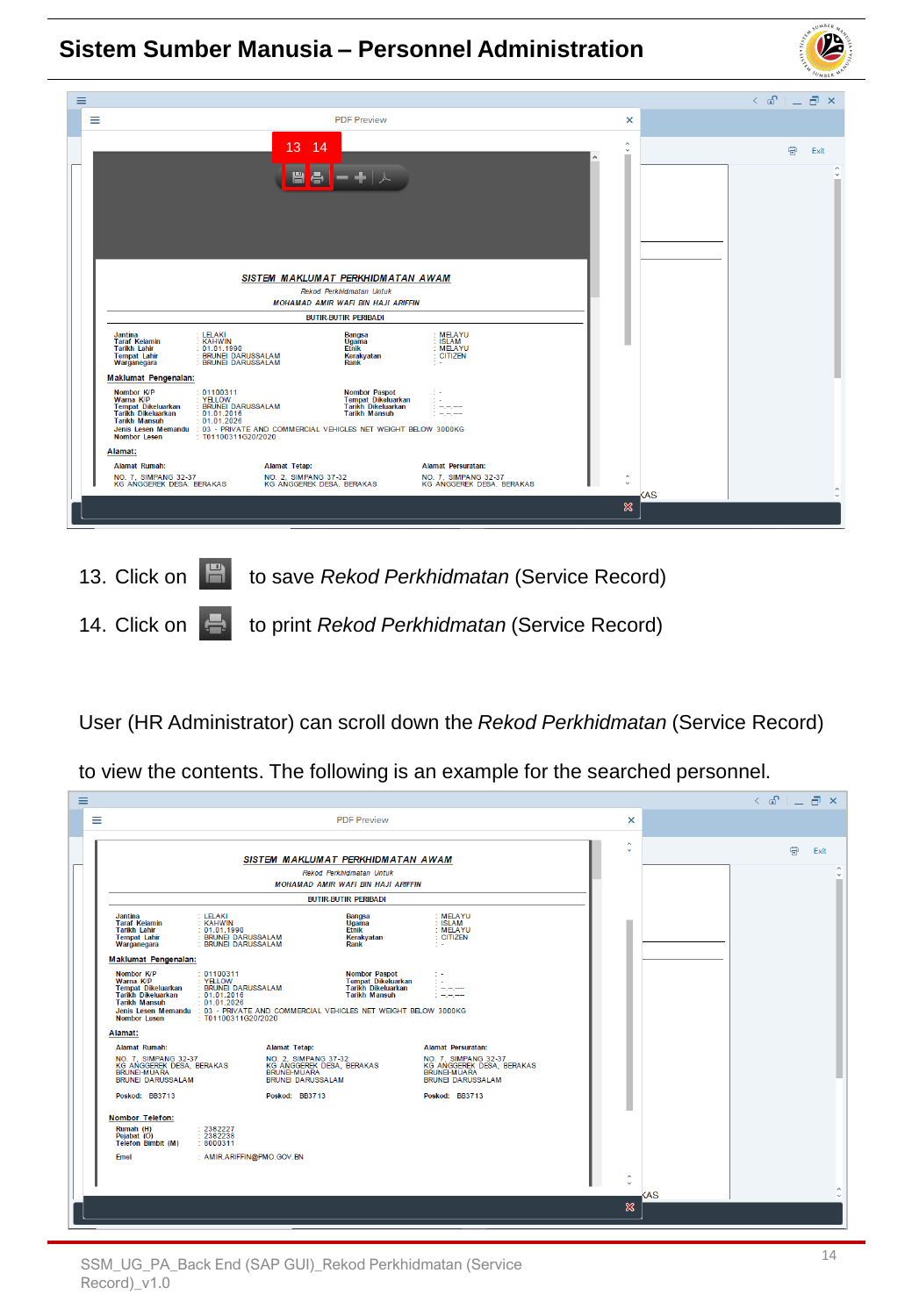

#### *Note***:**

• If there are any inaccurate or missing information, the user (HR administrator) is to maintain (such as create, edit or delete) the fields via respective Infotype in **Maintain HR**

#### **Master Data (PA30)** page.

• The contents of the *Rekod Perkhidmatan* (Service Record) are selected at the

**Employee Portfolio Report (ZFR02)** page.

|          |   |                                                                                                                                               |                                                        |                                                                                  |                                                            |                           |           | K.<br>⊡்<br>$\Box$ $\times$                |
|----------|---|-----------------------------------------------------------------------------------------------------------------------------------------------|--------------------------------------------------------|----------------------------------------------------------------------------------|------------------------------------------------------------|---------------------------|-----------|--------------------------------------------|
|          | Ξ |                                                                                                                                               |                                                        | <b>PDF Preview</b>                                                               |                                                            | $\times$                  |           |                                            |
|          |   |                                                                                                                                               |                                                        |                                                                                  |                                                            | Ć                         |           | €<br>Exit                                  |
|          |   |                                                                                                                                               |                                                        | BUTIR-BUTIR KELUARGA                                                             |                                                            |                           |           |                                            |
|          |   | Maklumat Suami/Isteri:<br><b>Nombor Urutan</b><br>Nama:<br>Nombor K/P:<br>Nombor Paspot:<br>Jantina:                                          | 01<br>NUR SYIQAH ABDULLAH<br>01113113<br><b>FEMALE</b> | Taraf Kelamin<br>Tarikh Lahir<br>Tempat Lahir<br>Warganegara<br>Tarikh Meninggal | VERH<br>01.02.1990<br>BRUNEL DARUSSALAM<br><b>BRUNEIAN</b> |                           |           |                                            |
|          |   | <b>Maklumat Anak:</b><br><b>Nombor Urutan</b><br><b>Nama</b><br>Nombor Surat Beranak<br>Nombor K/P<br>Nombor Paspot                           | 01<br>HARIS MOHAMAD AMIR WAFI                          | Jantina<br>Tarikh Lahir<br>Tempat Lahir<br>Warganegara<br>Tarikh Meninggal       | MALE<br>01.03.2018<br>BRUNEI DARUSSALAM<br>BRUNEIAN        |                           |           |                                            |
|          |   |                                                                                                                                               |                                                        | BUTIR-BUTIR PENDIDIKAN / KELULUSAN                                               |                                                            |                           |           |                                            |
|          |   | Maklumat Pendidikan Tertinggi:<br>Bidang Pendidikan<br>Nama Peperiksaan<br>Pusat Pengajian<br>Gred/Pangkat<br>Tarikh Dianugerahkan<br>Catitan |                                                        |                                                                                  |                                                            |                           |           |                                            |
|          |   |                                                                                                                                               |                                                        | BUTIR-BUTIR PEPERIKSAAN KERAJAAN                                                 |                                                            |                           |           |                                            |
|          |   | Maklumat Peperiksaan Kerajaan:<br><b>TIDAK ADA DATA</b>                                                                                       |                                                        |                                                                                  |                                                            |                           |           |                                            |
|          |   | Maklumat Peperiksaan Lain:<br><b>TIDAK ADA DATA</b>                                                                                           |                                                        |                                                                                  |                                                            |                           |           |                                            |
|          |   |                                                                                                                                               |                                                        | <b>BUTIR-BUTIR LATIHAN / KURSUS</b>                                              |                                                            |                           |           |                                            |
|          |   |                                                                                                                                               |                                                        |                                                                                  |                                                            | Ĉ                         |           |                                            |
|          |   |                                                                                                                                               |                                                        |                                                                                  |                                                            |                           | ΆS        |                                            |
|          |   |                                                                                                                                               |                                                        |                                                                                  |                                                            | $\boldsymbol{\mathsf{X}}$ |           |                                            |
|          |   |                                                                                                                                               |                                                        |                                                                                  |                                                            |                           |           |                                            |
| $\equiv$ |   |                                                                                                                                               |                                                        |                                                                                  |                                                            |                           |           | $\langle$ of $ $ $\bot$ $\exists$ $\times$ |
|          | ≡ |                                                                                                                                               |                                                        | <b>PDF Preview</b>                                                               |                                                            | $\times$                  |           |                                            |
|          |   |                                                                                                                                               |                                                        | <b>TIDAK ADA DATA</b>                                                            |                                                            | Ć                         |           | e<br>Exit                                  |
|          |   |                                                                                                                                               |                                                        | <b>KEBOLEHAN BAHASA</b>                                                          |                                                            |                           |           |                                            |
|          |   | Bahasa/Loghat:<br><b>ENGLISH</b>                                                                                                              | <b>Menulis:</b><br>BAIK                                | Bertutur:<br><b>BAIK</b>                                                         | Membaca:<br><b>BAIK</b>                                    |                           |           |                                            |
|          |   | <b>MELAYU BRUNEI</b>                                                                                                                          | <b>FASIH</b>                                           | <b>FASIH</b>                                                                     | <b>FASIH</b>                                               |                           |           |                                            |
|          |   |                                                                                                                                               |                                                        | <b>PENILAIAN PRESTASI</b>                                                        |                                                            |                           |           |                                            |
|          |   |                                                                                                                                               |                                                        | <b>TIDAK ADA DATA</b>                                                            |                                                            |                           |           |                                            |
|          |   |                                                                                                                                               |                                                        | PENGALAMAN KERJA                                                                 |                                                            |                           |           |                                            |
|          |   | <b>Tarikh Mula</b><br>Nama Majikan<br>Jawatan I<br><b>Butir-Butir Pekerjaan</b>                                                               | : 01.01.2016 Hingga 31.12.2020<br><b>ANALYST</b>       |                                                                                  |                                                            |                           |           |                                            |
|          |   |                                                                                                                                               |                                                        | <b>REKOD PERCUTIAN</b><br><b>TIDAK ADA DATA</b>                                  |                                                            |                           |           |                                            |
|          |   |                                                                                                                                               |                                                        | LANTIKAN SEKARANG DAN SEJARAH LANTIKAN BAGI PEGAWAI KERAJAAN                     |                                                            |                           |           |                                            |
|          |   |                                                                                                                                               | 01.07.2021                                             | ÷                                                                                | POSITION A15                                               |                           |           |                                            |
|          |   | <b>Tarikh Mula:</b><br>Kementerian/Jabatan:                                                                                                   |                                                        | <b>Jawatan</b><br>Tanggagaji<br>÷                                                | C <sub>5</sub>                                             |                           |           |                                            |
|          |   | JPM, PRIME MINISTER#S OFFICE                                                                                                                  |                                                        | Gaji Sekarang<br>÷                                                               | 3,320.00                                                   |                           |           |                                            |
|          |   | Tarikh Mula: Hingga:                                                                                                                          | Jabatan:                                               | Jawatan:                                                                         | Tanggagaji/Gaji Terakhir:                                  |                           |           |                                            |
|          |   |                                                                                                                                               |                                                        |                                                                                  |                                                            | Ô                         |           |                                            |
|          |   |                                                                                                                                               |                                                        |                                                                                  |                                                            |                           | <b>AS</b> |                                            |
|          |   |                                                                                                                                               |                                                        |                                                                                  |                                                            | $\pmb{\mathbb{X}}$        |           |                                            |
|          |   |                                                                                                                                               |                                                        |                                                                                  |                                                            |                           |           |                                            |